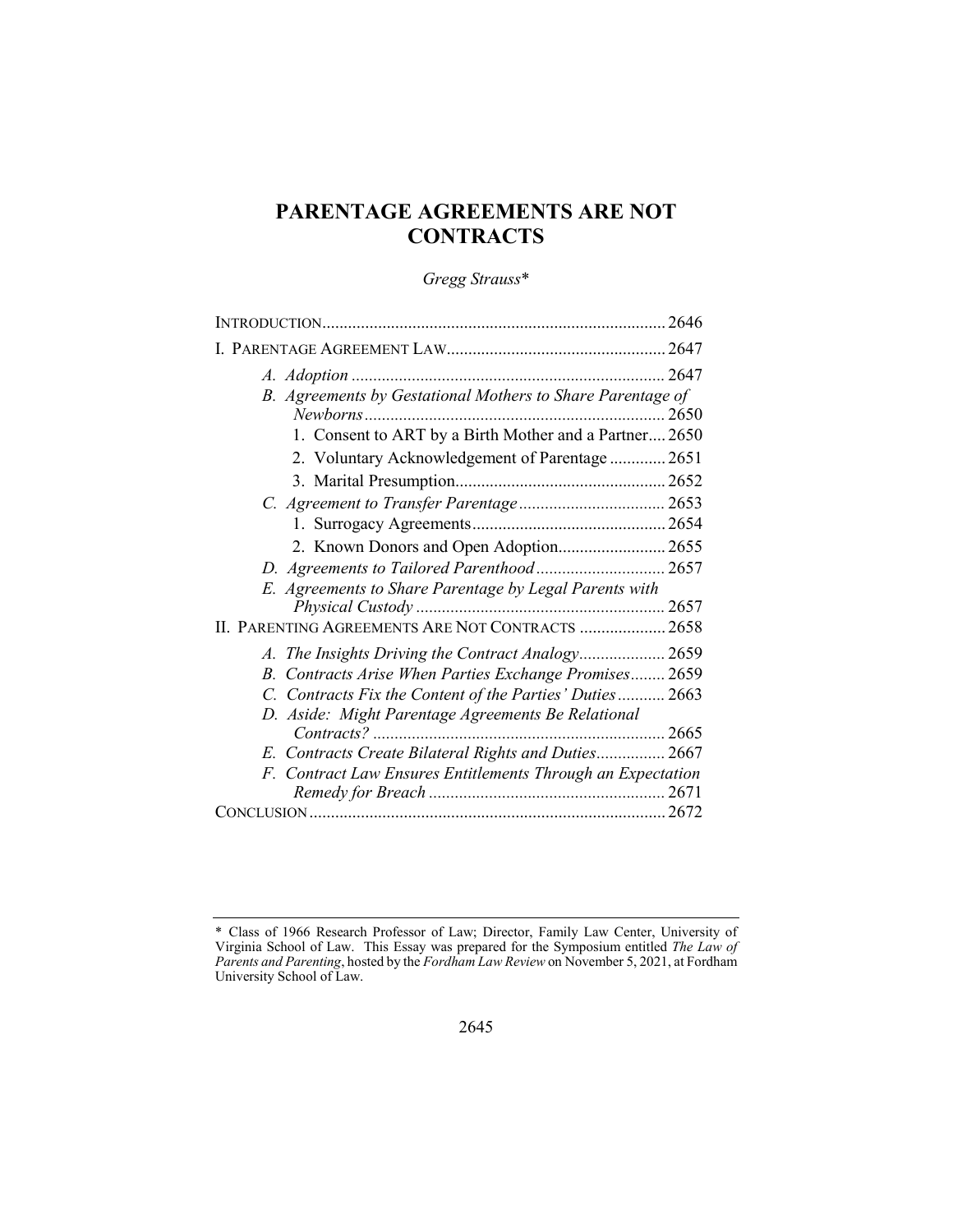#### **INTRODUCTION**

Parentage agreements are proliferating. In a fertility clinic, an egg donor, sperm donor, and gestational surrogate may agree to waive their parental rights, and the intended parents may agree to share parenthood. In a maternity ward, a birth mother may agree to acknowledge a partner as a parent. In an adoption agency, birth and adoptive parents may agree to an open adoption with ongoing visitation. In a home, a parent may agree to share parentage with a cohabitant, enabling the cohabitant to become a legal parent later after raising the child and developing parental bonds.

Good reasons underlie this drift toward "private ordering" in parentage law. Many parentage agreements should be enforced to promote child welfare, reproductive liberty, LGBTQ+ equality, and familial pluralism. Unfortunately, a strand of contractual rhetoric threatens to divert the current to different ends. It is tempting to think about parentage agreements as if they are contracts: adults have expressed their ex ante intention about legal parenthood, and the law ought to treat their intentions as binding unless it will impede child welfare. This Essay urges scholars, judges, and lawyers to avoid being carried away by this contractual analogy.

The analogy between contracts and parentage agreements is shallow at best. Characteristic doctrines of contract law play only a minor role in parentage because the reasons for enforcing contracts against parties do not apply to parentage agreements.1 At worst, the analogy may mislead parentage reforms. Because contract law enforces parties' ex ante intentions irrespective of their content, the analogy may lend undue support to novel agreements that tailor parental rights or divide parenthood among many adults.2 Such novel familial arrangements might be permissible, even salutary. However, this conclusion should rest on evidence that they fulfill the child's relational needs as well as fulfill more traditional forms of parenthood, not on a hasty contract analogy.

Despite the "agreement" label, lawyers and theorists should resist the temptation to understand parentage agreement law by analogy to contract

<sup>1.</sup> Many readers may find this Essay takes the law and morality of contract too seriously. Despite efforts by "new private law theorists" to discern the conceptual core of the traditional doctrinal categories, many scholars still doubt that contract has any distinctive unity. *See, e.g.*, Andrew S. Gold, *Internal and External Perspectives: On the New Private Law Methodology*, *in* THE OXFORD HANDBOOK OF THE NEW PRIVATE LAW 3, 15 (Andrew S. Gold et al. eds., 2020). Even if it isimpossible to specify necessary and sufficient conditions for identifying a contract, it will suffice for my purposes if contract is a "family-resemblance" concept comprised of overlapping practices with characteristic doctrines and values. Too few of contract law's characteristic norms are at play in parentage agreements for the analogy to guide parentage law. On the other hand, this Essay has little to say to a full-fledged contract pluralist who believes "contract" is a nominal kind—merely an empty label for distinct relationships governed by distinct values. Any consensual arrangement that the law will enforce, for whatever reasons, is a contract. On this perspective, an analogy with contract can, by hypothesis, offer little real guidance. Instead, we should evaluate directly whether the values that govern relationships between a child, current parents, and prospective parents encourage or allow legally enforceable agreements.

<sup>2</sup>*. See, e.g.*, Katharine K. Baker, *The DNA Default and Its Discontents: Establishing Modern Parenthood*, 96 B.U. L. REV. 2037, 2088 (2016).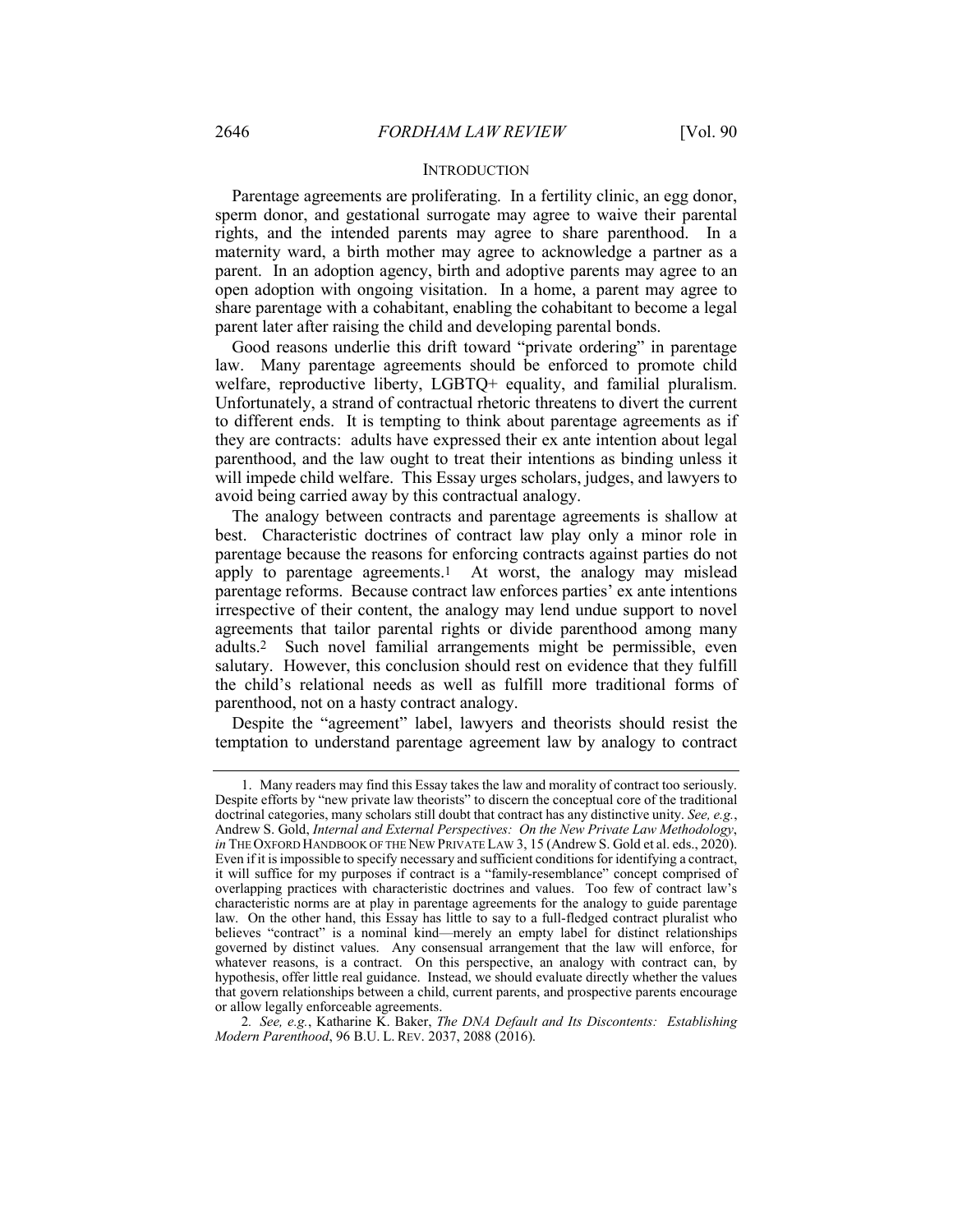law. This Essay surveys the moral foundations of contract law to explain why contract principles have limited use in parentage agreements. After Part I briefly surveys the modern law of parentage agreements, Part II argues that these agreements share few moral similarities with legal contracts. That does not mean the law should not enforce parentage agreements, only that the justifications for legal enforcement lie elsewhere.

### I. PARENTAGE AGREEMENT LAW

Over the last few decades, family law has slowly added mechanisms that allow adults to declare who will be a child's legal parent. Many private parentage agreements serve as a substitute for adoption, so it is helpful to begin with a review of this more traditional way to share or transfer parentage.

# *A. Adoption*

Adoption gives a child a new legal parent who is not the child's biological or presumed parent. It may create a new family if the child's biological or legal parents are deceased, have consented to terminate their parental rights, or had their rights terminated involuntarily for neglect or abandonment.3 Alternatively, if the child has one legal parent, the parent may consent to a "second-parent adoption."4

Many adoption rules protect existing parents. Any legal or biological parent who has demonstrated commitment to parenthood has a constitutional right to contest the adoption.5 For infant adoptions, the gestational mother must consent in writing after the birth, sometimes after a waiting period of a few days.6 The gestational mother can revoke consent for a short period, from a day to a few weeks,<sup>7</sup> or until a judge enters the final decree, after which it can be challenged only for fraud or duress.<sup>8</sup> If the birth parent does revoke consent, some states return the child, but others authorize a court to use a best-interests test.9 Genetic fathers receive fewer protections. Some states treat a father's consent during the pregnancy as binding, and some courts conclude fathers have "waived" their rights unless they demonstrate firm commitment soon after the birth or even early in the pregnancy.<sup>10</sup> Birth

<sup>3</sup>*. See* 2 HANDLING CHILD CUSTODY, ABUSE AND ADOPTION CASES § 14:5 (2021).

<sup>4.</sup> I use the term "second-parent adoption" rather than "stepparent adoption" because it includes states that allow adoption by a parent's nonmarital partner.

<sup>5</sup>*. See* Michael J. Higdon, *Constitutional Parenthood*, 103 IOWA L. REV. 1483, 1499 (2018).

<sup>6</sup>*. See* 1 ADOPTION LAW AND PRACTICE § 2.11(1)(a) (2021).

<sup>7</sup>*. Id.*; Elizabeth J. Samuels, *Time to Decide?: The Laws Governing Mothers' Consents to the Adoption of Their Newborn Infants*, 72 TENN. L. REV. 509, 541 (2005) (noting the growing trend of reduced time for revocation).

<sup>8</sup>*. See* 2 ADOPTION LAW AND PRACTICE § 8.02(1)(a)(iii) (2021).

<sup>9</sup>*. See id.* § 8.02(1)(a)(i).

<sup>10</sup>*. See generally* Mary M. Beck, *Prenatal Abandonment: 'Horton Hatches the Egg' in the Supreme Court and Thirty-Four States*, 24 MICH. J. GENDER & L. 53 (2017); 1 ADOPTION LAW AND PRACTICE § 2.11 (2021).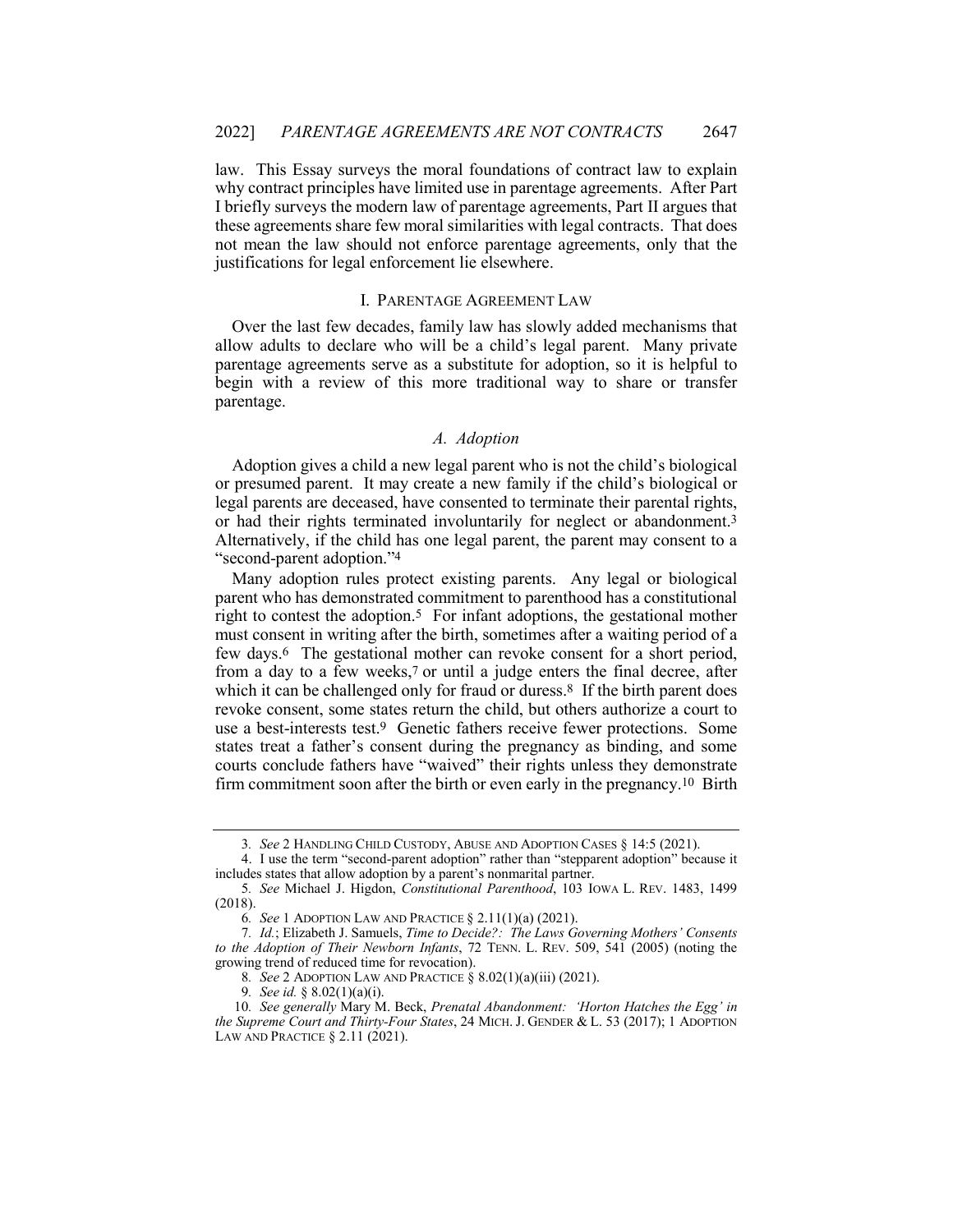parents may also consent to waive parental rights contingent on adoption by a particular parent, which effectively empowers the birth parents to choose adoptive parents.11

Other regulations screen adoptive parents to ensure they will provide appropriate care. Screening rules have two layers: categorical limits and ad hoc review.

All states maintain some status requirements. The least controversial are minimum age limits. An adoptive parent must be at least eighteen years old, sometimes twenty-one.<sup>12</sup> Other categorical rules rest on questionable assumptions about who can raise a child well, often based on controversial family ideals. Until recently, some states required or encouraged matching by race or religion, and some adoption agencies persist in these policies.13

Another set of controversial rules concerns marriage. Most states allow a single person to adopt.14 Most also allow unmarried couples to adopt jointly or complete a second-parent adoption.15 Many statutes, however, still authorize joint adoptions only by married couples.16 This rule precluded same-sex adoption until recently, but now all states allow same-sex spouses to adopt jointly, as constitutional precedent requires.17 The remaining marital rules, shorn of their homophobic assumptions, rest on an empirical assumption that marriage is a proxy for coparenting commitment, more resources, and increased family stability.18 Many scholars question the efficacy or sincerity of this policy, arguing that marriage is not otherwise a requirement for someone to become a parent and that courts could directly

15*. See* NAT'L CTR. FOR LESBIAN RIGHTS, LEGAL RECOGNITION OF LGBT FAMILIES 2–3 (2019), https://www.nclrights.org/wp-content/uploads/2013/07/Legal Recognition of LGBT\_Families.pdf [https://perma.cc/WL3G-XFBU] (updated list).

<sup>11</sup>*. See* 1 ADOPTION LAW AND PRACTICE § 2.11(4)(a) (2021).

<sup>12</sup>*. See* CHILD WELFARE INFO. GATEWAY, U.S. CHILD.'S BUREAU, WHO MAY ADOPT, BE ADOPTED, OR PLACE A CHILD FOR ADOPTION? 2 (2020), https://www.childwelfare.gov/ pubPDFs/parties.pdf [https://perma.cc/VC3J-L47H]; Mary Kate Kearney & Arrielle Millstein, *Meeting the Challenges of Adoption in an Internet Age*, 41 CAP. U. L. REV. 237, 246 (2013).

<sup>13</sup>*. See* 1 ADOPTION LAW AND PRACTICE § 3.06(3)–(4) (2021); Fulton v. City of Philadelphia, 141 S. Ct. 1868, 1875 (2021).

<sup>14</sup>*. See* 2 HANDLING CHILD CUSTODY, ABUSE AND ADOPTION CASES § 14:4 (2021).

<sup>16</sup>*. See, e.g.*, ALASKA STAT. ANN. § 25.23.020 (West 2021); *see also* COURTNEY G.JOSLIN ET AL., LESBIAN, GAY, BISEXUAL AND TRANSGENDER FAMILY LAW § 5:2 (2021) (citing ten states that do not permit joint adoption by unmarried couples). *But see id.* § 5:11 (arguing that statutes that mention joint adoption only for spouses should still permit adoption by unmarried couples).

<sup>17</sup>*. See* Pavan v. Smith, 137 S. Ct. 2075, 2078 (2017) (reasoning that the equal right to marry requires states to extend all marital "benefits" to same-sex couples); Campaign for S. Equal. v. Miss. Dep't of Hum. Servs., 175 F. Supp. 3d 691, 710 (S.D. Miss. 2016); *see also* Fla. Dep't of Child. & Fams. v. Adoption of X.X.G., 45 So. 3d 79 (Fla. Dist. Ct. App. 2010) (violates state constitution).

<sup>18</sup>*. See In re* Jason C., 533 A.2d 32 (N.H. 1987). This is a sanitized version of the sex and procreation argument used to defend gendered marriage laws. *See* Vanessa A. Lavely, *The Path to Recognition of Same-Sex Marriage: Reconciling the Inconsistencies Between Marriage and Adoption Cases*, 55 UCLA L. REV. 247, 287 (2007).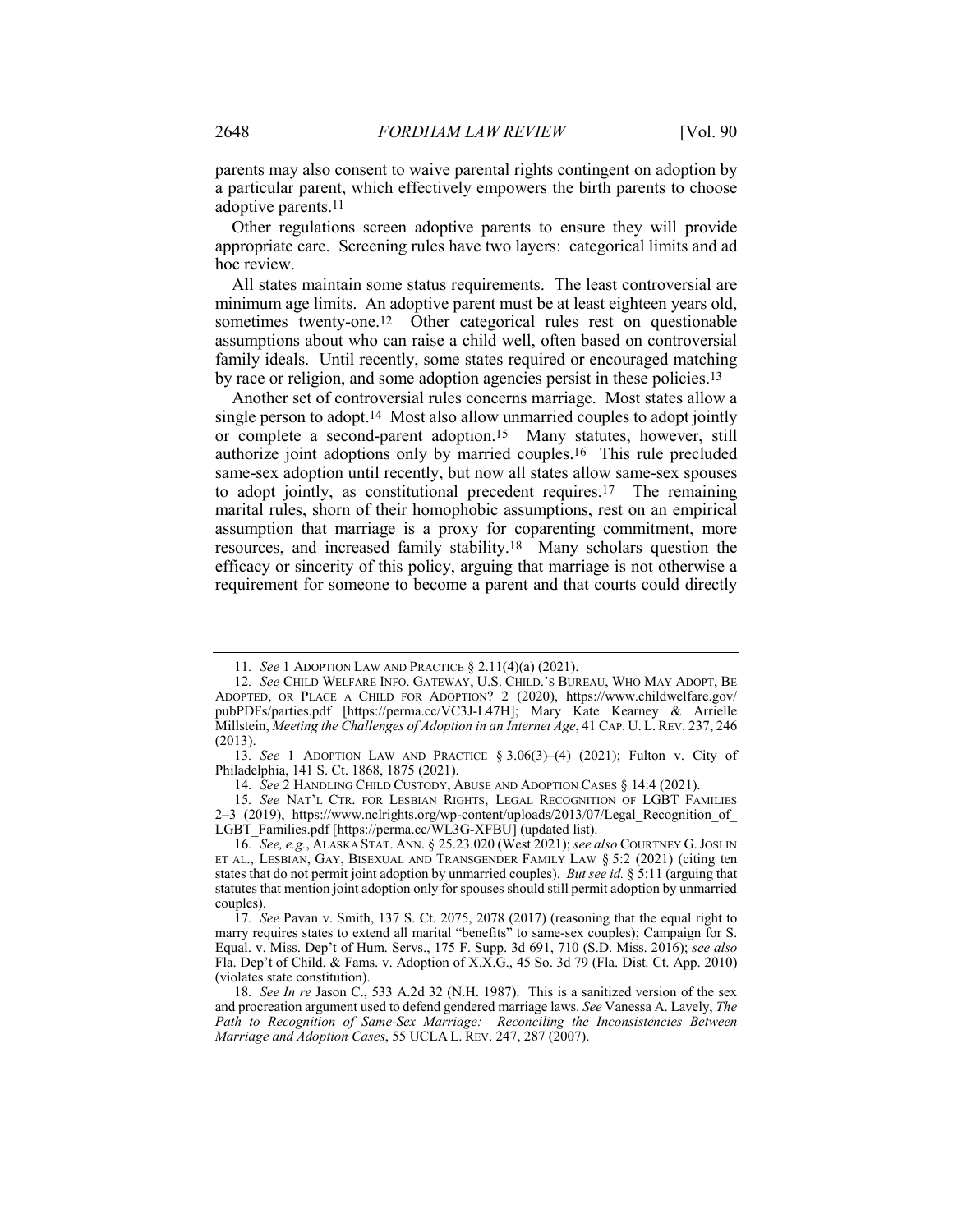evaluate adoptive parents without relying on marriage as a poorly tailored proxy.19

Prospective adoptive parents must also complete an ad hoc judicial review process. Ultimately, a court must conclude adoption is in the child's best interests.20 Most states require a social worker or counselor to investigate the parents and their home to ensure it is "suitable."21 These inquiries can be wide-ranging. Florida, for example, "considers such factors as physical and mental health, income and financial status, duration of marriage, housing, and neighborhood, among others."22 Courts argue the state's parens patriae role obligates it to investigate adoptive parents to ensure they will care for the child adequately.23 Adoptive parents, unlike gestational or genetic parents, have no special claim to raise the child.24

Critics of adoption respond that the process is too slow, costly, intrusive, and discriminatory.25 A home study can take months and cost a few thousand dollars.26 Further, vague standards allow the social workers' and judges' biases and value preferences to shape outcomes, often in ways that disfavor single adults, adults of a different religion, ethnicity, or race than the child, LGBTQ+ adults, and adults with special needs.27 Scholars argue the process of investigating potential adoptive parents sends the message that nonbiological parents are second-class parents.28 Criticism of adoption's marital preferences and screening processes is a central motivation for new forms of parenthood by agreement.

21*. See* 1 ADOPTION LAW AND PRACTICE § 4.12 (2021).

22. Lofton v. Sec'y of Dep't of Child. & Fam. Servs., 358 F.3d 804, 810 (11th Cir. 2004) (citing FLA. ADMIN. CODE ANN. r. 65C-16.005(3) (2003)).

23*. See, e.g.*, *id.* at 809–11.

24*. See id.*

25*. See* Jessica Feinberg, *A Logical Step Forward: Extending Voluntary Acknowledgments of Parentage to Female Same-Sex Couples*, 30 YALE J.L. & FEMINISM 99, 112 (2018).

26*. See id.* at 112–13.

28. Douglas NeJaime, *The Nature of Parenthood*, 126 YALE L.J. 2260, 2318–19 (2017).

<sup>19</sup>*. See, e.g.*, Jessica R. Feinberg, *Friends as Co-Parents*, 43 U.S.F. L. REV. 799, 824 (2009); Richard F. Storrow, *Rescuing Children from the Marriage Movement: The Case Against Marital Status Discrimination in Adoption and Assisted Reproduction*, 39 U.C. DAVIS L. REV. 305, 336–48 (2006).

<sup>20</sup>*. See In re* Adoption of A.A.B., 877 N.W.2d 355, 362–63 (S.D. 2016) (holding that a court has ultimate responsibility to determine if adoption is in the best interest of the child, the "paramount" consideration).

<sup>27</sup>*. See* Leah Whetten-Goldstein, *Building Up Families by Breaking Down Marital Status as a Barrier to Adoption*, 54 U.S.F. L. REV. 373, 388–90 (2020) (discussing three cases denying adoption to single parents based on concerns that also track bias against nontraditional family structures and less wealthy living arrangements); Rachel H. Farr & Abbie E. Goldberg, *Sexual Orientation, Gender Identity, and Adoption Law*, 56 FAM. CT. REV. 374, 378 (2018); Sara L. Ainsworth, *Bearing Children, Bearing Risks: Feminist Leadership for Progressive Regulation of Compensated Surrogacy in the United States*, 89 WASH. L. REV. 1077, 1111 (2014).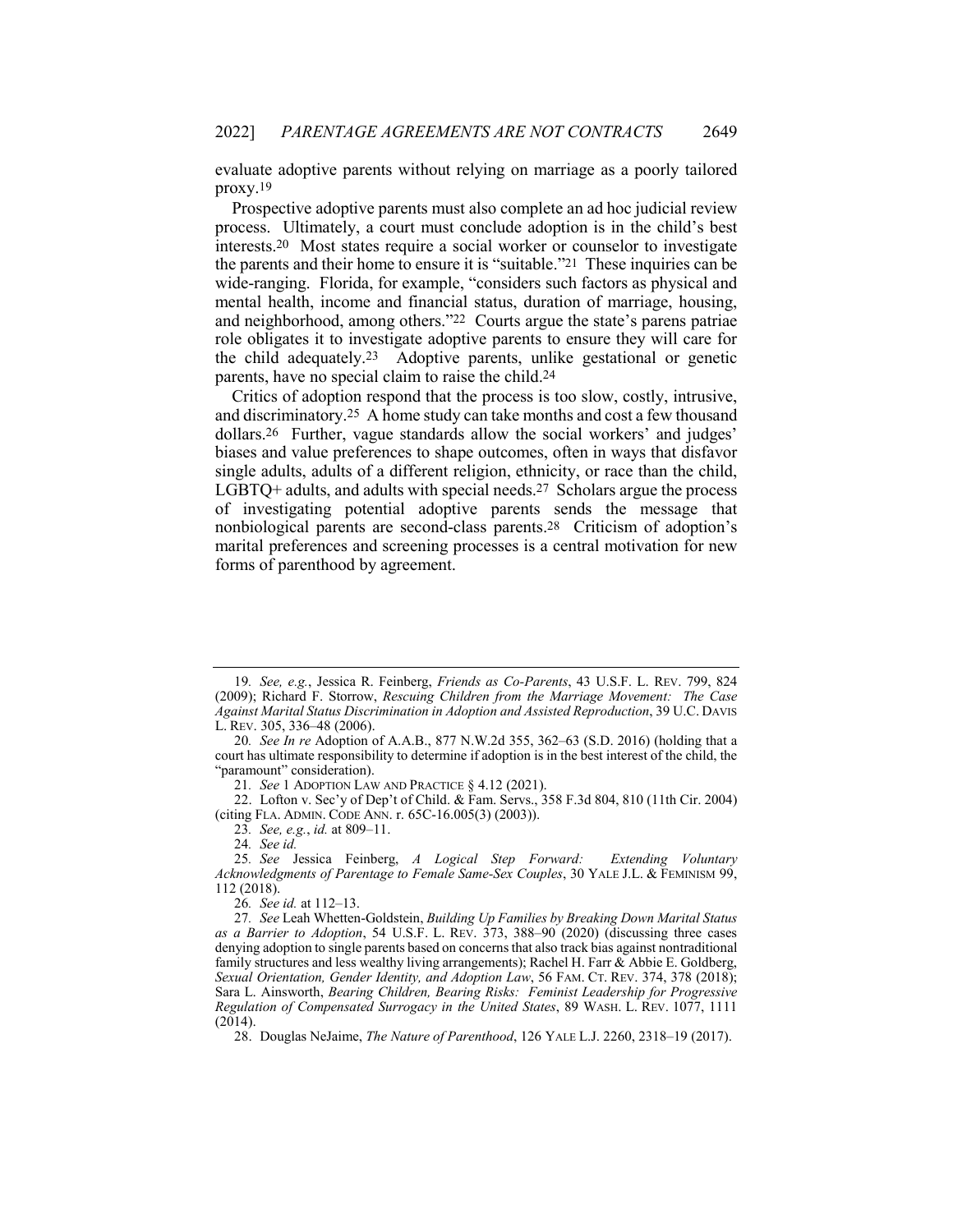#### *B. Agreements by Gestational Mothers to Share Parentage of Newborns*

The first three types of agreements allow birth mothers to bypass adoption by consenting to share parentage with their partners before birth, at birth, or soon thereafter.

#### 1. Consent to ART by a Birth Mother and a Partner

In thirty-eight states, a female who undergoes donor insemination or in vitro fertilization (IVF) may agree to share parenthood with a partner.29 These preconception agreement statutes center on the birth mother. The statutes apply only if a female conceives through assisted reproductive technology (ART) intending to parent the child and, thus, do not cover surrogates.<sup>30</sup> Most states authorize preconception agreements only for spouses; only ten include unmarried couples.31 Many still use the gendered terms "husband" and "wife," but at least twenty apply to spouses without regard to gender, either by legislative amendment or judicial order.32

How does one enter a preconception agreement? The spouse of a birth mother becomes a parent if the spouse "consents to assisted reproduction"33 or "agreed . . . to the insemination."34 Often, the consent must be in writing.<sup>35</sup> Although these consent locutions are awkward as a matter of ordinary language, most statutes say nothing else about the agreement's content.36 The Uniform Parentage Act of 201737 ("UPA 2017") adds a little more. An individual is a parent if the individual "consents . . . to assisted reproduction by a woman with the intent to be a parent of a child."38 The intent phrase seems like an additional requirement rather than a clarification of the consent. The UPA 2017 prioritizes written consent, but it also allows parties to prove "by clear-and-convincing evidence the existence of an express [oral] agreement entered into before conception that the individual and the woman intended that they both would be parents of the child."39

34. ARIZ. REV. STAT. ANN. § 25-501(B) (2022). Other statutes apply if a married female conceived or is artificially inseminated "with consent of her husband." MICH. COMP. LAWS ANN. § 333.2824(6) (West 2022); MO. ANN. STAT. § 210.824.

35*. See, e.g.*, ARIZ. REV. STAT. ANN. § 25-501; MO. ANN. STAT. § 210.824.

36. First, person A can "consent" to person B's conduct only if A has a right to insist that B refrain from this conduct. Spouses have no legal right to insist their partner not conceive a child through ART, although they likely have a moral right to be consulted in the decision. Second, given the ordinary operation of consent, consent to the medical procedure would not imply an agreement to coparent the child. Statutes appear to rely on marital norms to infer that a spouse who consents to ART also consents to coparent the child—clarifying this point may be why the Uniform Parentage Act adds its intent clause.

<sup>29</sup>*. Id.* at 2260, app. B at 2367–69.

<sup>30</sup>*. See, e.g.*, MO. ANN. STAT. § 210.824 (West 2021).

<sup>31.</sup> NeJaime, *supra* note 28, app. B.

<sup>32</sup>*. Id.* at 2260.

<sup>33.</sup> TEX. FAM. CODE ANN. § 160.703 (West 2021).

<sup>37</sup>*. See* UNIFORM PARENTAGE ACT (UNIF. L. COMM'N 2017) [hereinafter UPA 2017].

<sup>38</sup>*. See id.* § 703.

<sup>39</sup>*. Id.* § 704(b)(1).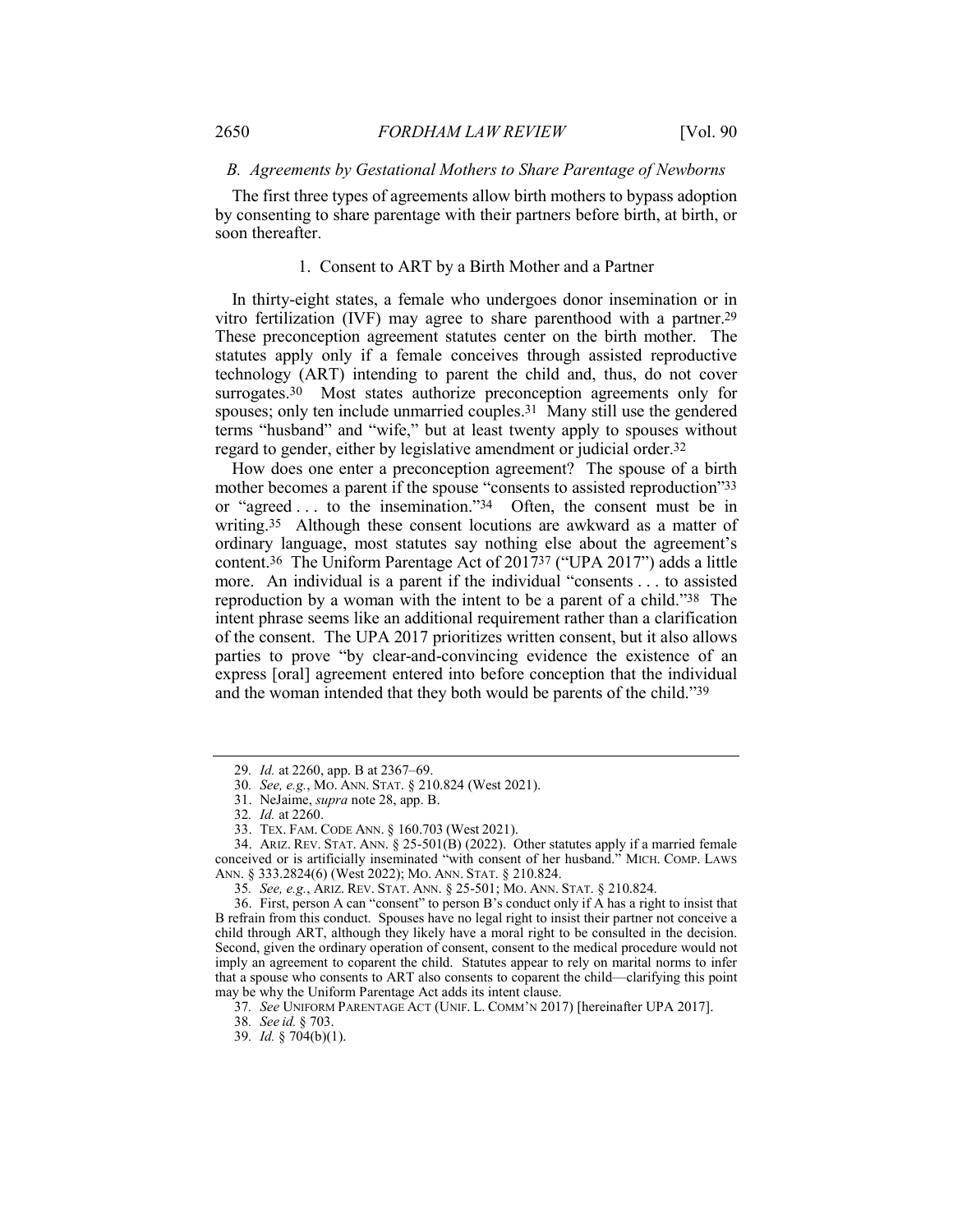Most statutes envision parties planning conception together, but a few allow them to enter parentage agreements during pregnancy. Arizona, for instance, treats a spouse as a parent if the spouse "agreed . . . to the insemination . . . after the insemination occurred."40 It is unclear how someone can consent to an act that has already occurred. It is also unclear precisely when parties become bound by their agreement. States vary widely in their response to embryo disputes, where the parties plan conception and create embryos, but one party later wants to withdraw consent.41 The UPA 2017 provides that a partner is not a parent if the partner withdraws consent before implantation.42

#### 2. Voluntary Acknowledgement of Parentage

Some states allow birth mothers to agree to share parentage with their partners *after* the birth through an "acknowledgment of parentage."43 These agreements evolved from paternity acknowledgments pushed by Congress. To receive federal subsidies for child welfare programs, a state must maintain a "simple civil process for voluntarily acknowledging paternity," including giving all parents paternity forms at the hospital.44 After a sixty-day rescission period, a signed paternity form receives the same preclusive effect as a judicial order of parentage.45 Paternity acknowledgments are not an example of parentage by agreement but instead are a cheap way to establish genetic paternity.46

Nevertheless, unmarried parents sometimes use these forms "to memorialize their relationship as co-parents,"47 and state law follows their lead. Many courts have held that an acknowledgment of paternity binds its signatories, even if the parties knew the male signatory was not the genetic father.48 Ten states and the UPA 2017 have gone even further down this route, allowing birth mothers to sign a "Voluntary Acknowledgement of

47*. Id.* at 478.

<sup>40.</sup> ARIZ. REV. STAT. ANN. § 25-501(B). The UPA 2017 provides that *oral* express agreements must be "entered into before conception." *See* UPA 2017 § 705(b)(1). But "consent in a record [may be entered] before, on, or after the birth of the child." *Id.* § 705(b). The provision regarding implicit agreements, which applies only after two years of coresidence and holding out, does not specify a timeframe for the initial agreement. *Id.*  $§ 705(b)(2).$ 

<sup>41</sup>*. See* 2 HANDLING CHILD CUSTODY, ABUSE AND ADOPTION CASES § 9:8.50 (2021).

<sup>42.</sup> UPA 2017 §§ 102(22), 707; *see also* I. Glenn Cohen, *The Right Not to Be a Genetic*  Parent?, 81 S. CAL. L. REV. 1115, 1124 (2008) (discussing laws treating genetic parents as not the legal parents when they consented to creation of embryo but withdrew consent before implantation).

<sup>43</sup>*. See, e.g.*, CONN. GEN. STAT. ANN. §§ 17b-27; 46b-476; 46b-477 (West 2022).

<sup>44.</sup> 42 U.S.C. § 666(C)(1); *see* Leslie Joan Harris, *Voluntary Acknowledgments of Parentage for Same-Sex Couples*, 20 AM. U. J. GENDER SOC. POL'Y & L. 467, 475–76 (2012) (summarizing federal law governing VAPs).

<sup>45</sup>*. See* 42 U.S.C. § 666(a)(5)(D)(ii).

<sup>46.</sup> Harris, *supra* note 44, at 478.

<sup>48</sup>*. See* Leslie Joan Harris, *Reforming Paternity Law to Eliminate Gender, Status, and Class Inequality*, 2013 MICH. ST.L. REV. 1295, 1330. *But see* Bedell v. Price, 828 S.E.2d 263, 268 (Va. Ct. App. 2019).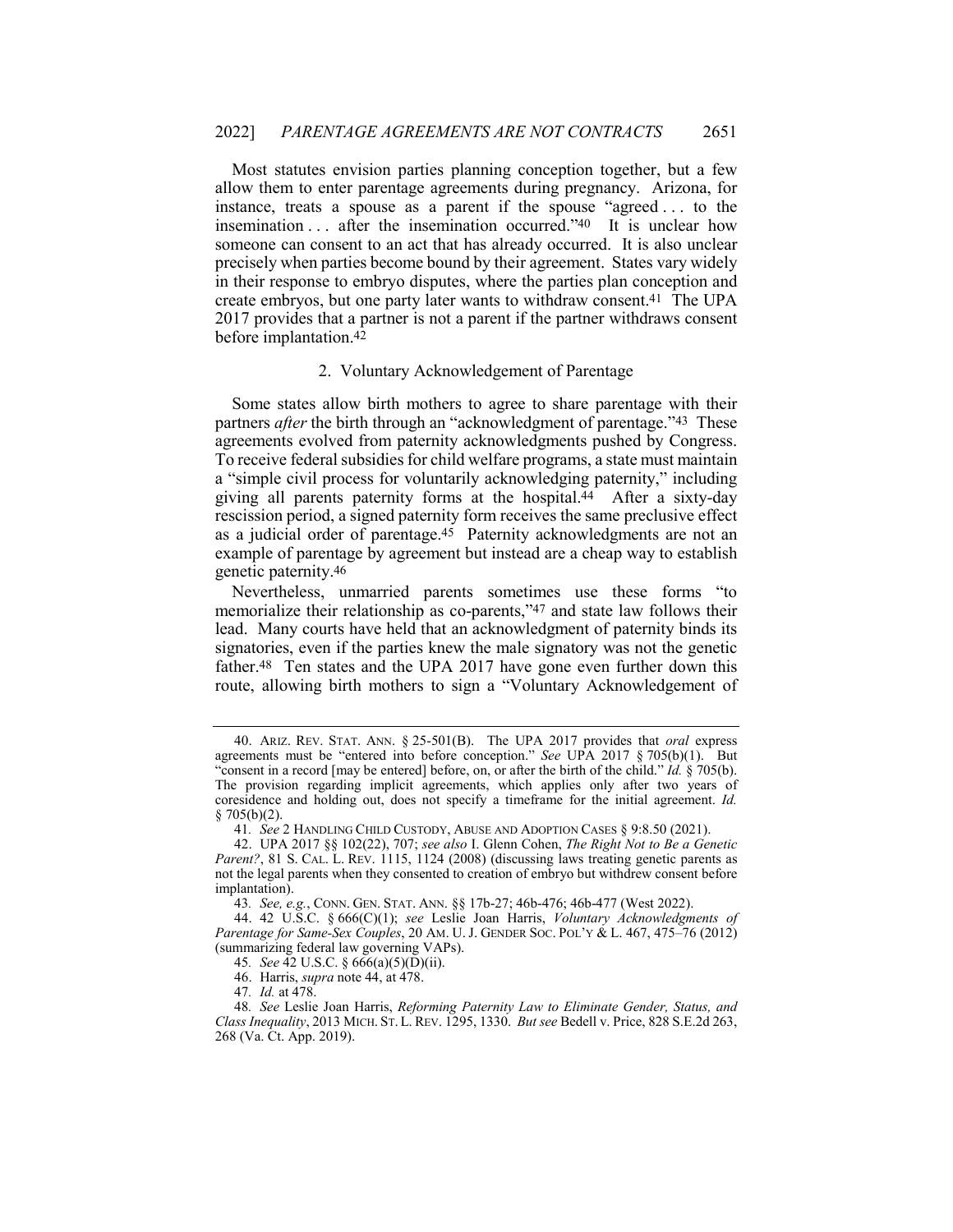Parentage" with any other adult, regardless of sex, as long as the child has no other presumed parent.49 For the remainder of this Essay, when I refer to a VAP, I will be referring to these broader statutes.

States rarely dictate the content of these VAPs. Federal law states that parties must receive oral and written notice of "the legal consequences of, and the rights ... and responsibilities that arise from, signing the acknowledgment."50 Nevertheless, state forms often focus on *procedural* consequences, some almost exclusively.51 For example, in New York's model form, the parties must affirm they "understand that signing this Acknowledgement of Parentage is voluntary and will establish parentage of our child."52 The rest of the form explains the processes to rescind or challenge a finalized VAP. Other states have forms that at least describe parental duties or rights. Maryland's model form, for example, explains that the form "constitutes a legal finding of parentage" and that "legal parents . . . are the joint natural guardians of their minor child," which "means that both parents are jointly responsible for the support of their child" and "have equal rights to custody of the child."53

#### 3. Marital Presumption

The third way for a birth mother to agree to share parentage is through marriage. A birth mother's spouse is presumed a parent, whether the birth mother married before the conception, during the pregnancy, or soon after the birth.54 The spouse will remain a parent unless someone successfully rebuts the presumption in court.55 This presumption has served many functions: protection for children from the stigma and legal harms of illegitimacy, an inference to genetic paternity, a tool to promote marriage,

<sup>49.</sup> UPA 2017 § 301; *FAQ: Voluntary Acknowledgment of Parentage*, GLBTQ LEGAL ADVOCS. & DEFS., https://www.glad.org/voluntary-acknowledgment-of-parentage/ [https://perma.cc/4N47-8X9A] (last visited Apr. 2, 2022) (maintaining up-to-date list of statutes with forms).

<sup>50.</sup> 42 U.S.C. § 666(C)(1).

<sup>51</sup>*. See, e.g.*, WASH. STATE DEP'T OF HEALTH, ACKNOWLEDGMENT OF PARENTAGE DOH 422-159 (2021), https://doh.wa.gov/sites/default/files/legacy/Documents/Pubs//422-159- AcknowledgmentOfParentage.pdf [https://perma.cc/5JXN-F26E].

<sup>52.</sup> N.Y. OFF. OF TEMP. & DISABILITY ASSISTANCE, ACKNOWLEDGEMENT OF PARENTAGE LDSS-5171 (2021), https://otda.ny.gov/programs/applications/5171.pdf. [https://perma.cc/ BEH3-PZHY].

<sup>53.</sup> MD. DEP'T OF HEALTH*,* AFFIDAVIT OF PARENTAGE (2020), https://dhs.maryland.gov/ documents/CSA/CSA%20Forms/Affidavit%20of%20Parentage%20(English).pdf

<sup>[</sup>https://perma.cc/D3V3-CEXT]; *see also* DEP'T OF CHILD SUPPORT SERVS. PARENTAGE OPPORTUNITY PROGRAM, VOLUNTARY DECLARATION OF PARENTAGE (2020), https://childsupport.ca.gov/wp-content/uploads/sites/252/POP/DCSS-0909\_ENG.pdf

<sup>[</sup>https://perma.cc/6Q75-NUQT]; MASS. DEP'T OF REVENUE, CHILD SUPPORT ENF'T DIV., VOLUNTARY ACKNOWLEDGMENT OF PARENTAGE, R-130-02112011, https://web.archive.org/ web/20210101023825/https://www.mass.gov/doc/voluntary-acknowledgement-ofpaternity/download.

<sup>54</sup>*. See* UPA 2017 § 204(a).

<sup>55</sup>*. See id.* § 204(b).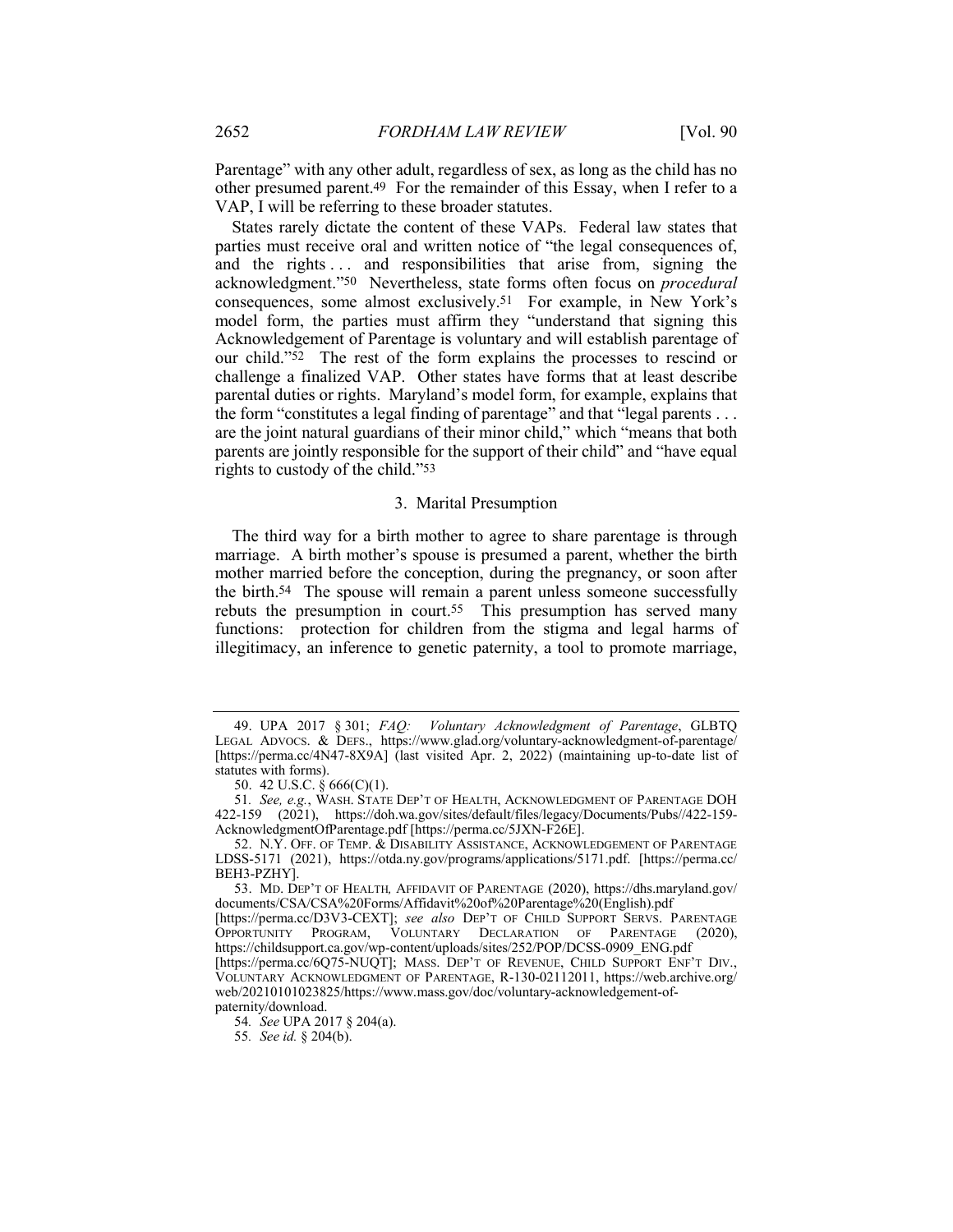and a reflection of spousal agreement.56 Some scholars argue that the modern marital presumption rests primarily on a presumed agreement.<sup>57</sup> Given marriage's social norms, the law can justifiably infer that the birth mother consents to share parentage and the spouse commits to coparent.

Agreements to coparent have always played a role in the marital presumption. Until late in the twentieth century, only the spouses themselves had standing to challenge the husband's paternity, so even if everyone knew he was not the genetic father, spouses could preserve their family by agreeing to raise the child and exclude the genetic father.58 About a third of states still retain this strict rule.59 Marital agreements also take center stage in ART cases, where it is impossible for the spouse to be a genetic parent. In early cases, courts held husbands liable for child support when their wives conceived with donor sperm because the men helped cause the child who needed financial support to exist.60 More recent cases elevate the presumed agreement above the causal role, allowing spouses to jointly disavow the marital presumption when they separate after conception but before the birth.61

On the other hand, genetic ties remain relevant because most parents who rely on the marital presumption are heterosexual husbands whose wives conceived through sexual intercourse. Husbands and alleged fathers often use DNA tests to challenge paternity, particularly of young children.62 In these conflict cases, the determining factor seems to be state policies about the value of marriage or genetic heritage, not the parties' agreements.63

## *C. Agreement to Transfer Parentage*

The previous three types of agreements are available only to gestational mothers. No states have sought to make these doctrines sex-neutral. For example, if a married man conceives a child with someone other than his spouse, whether in an affair or with a surrogate, the man's spouse is not a presumed marital parent.64 This male also cannot sign a VAP with a nonbiological intended parent because VAPs must be signed by the female

<sup>56</sup>*. See* Jessica Feinberg, *Restructuring Rebuttal of the Marital Presumption for the Modern Era*, 104 MINN. L. REV. 243, 249–51 (2019).

<sup>57</sup>*. See* Katharine K. Baker, *Bargaining or Biology?: The History and Future of Paternity*  Law and Parental Status, 14 CORNELL J.L. & PUB. POL'Y 1, 25 (2004); June Carbone & Naomi Cahn, *Nonmarriage*, 76 MD. L. REV. 55, 89 (2016).

<sup>58</sup>*. See, e.g.*, Brinkley v. King, 701 A.2d 176 (Pa. 1997).

<sup>59</sup>*. Cf.* June Carbone & Naomi Cahn, *Marriage, Parentage, and Child Support*, 45 FAM. L.Q. 219, 224 n.26 (2011) (two-thirds of states give genetic fathers standing to rebut the marital presumption). *But see* Jessica Feinberg, *supra* note 56, at 269 (finding only six statutes that expressly deny standing).

<sup>60</sup>*. See, e.g.*, People v. Sorensen, 68 Cal. 2d 280, 285 (1968).

<sup>61</sup>*. See, e.g.*, Chimienti v. Perperis, 98 N.Y.S.3d 251, 254 (App. Div. 2019).

<sup>62</sup>*. See* Feinberg, *supra* note 56, at 252; Carbone & Cahn, *supra* note 59, at 222–30 (describing state approaches).

<sup>63</sup>*. See* June Carbone & Naomi Cahn, *Jane the Virgin and Other Stories of Unintentional Parenthood*, 7 U.C. IRVINE L. REV. 511, 536–37 (2017).

<sup>64.</sup> Jessica Feinberg, *After Marriage Equality: Dual Fatherhood for Married Male Same-Sex Couples*, 54 U.C. DAVIS L. REV. 1507, 1523 (2021).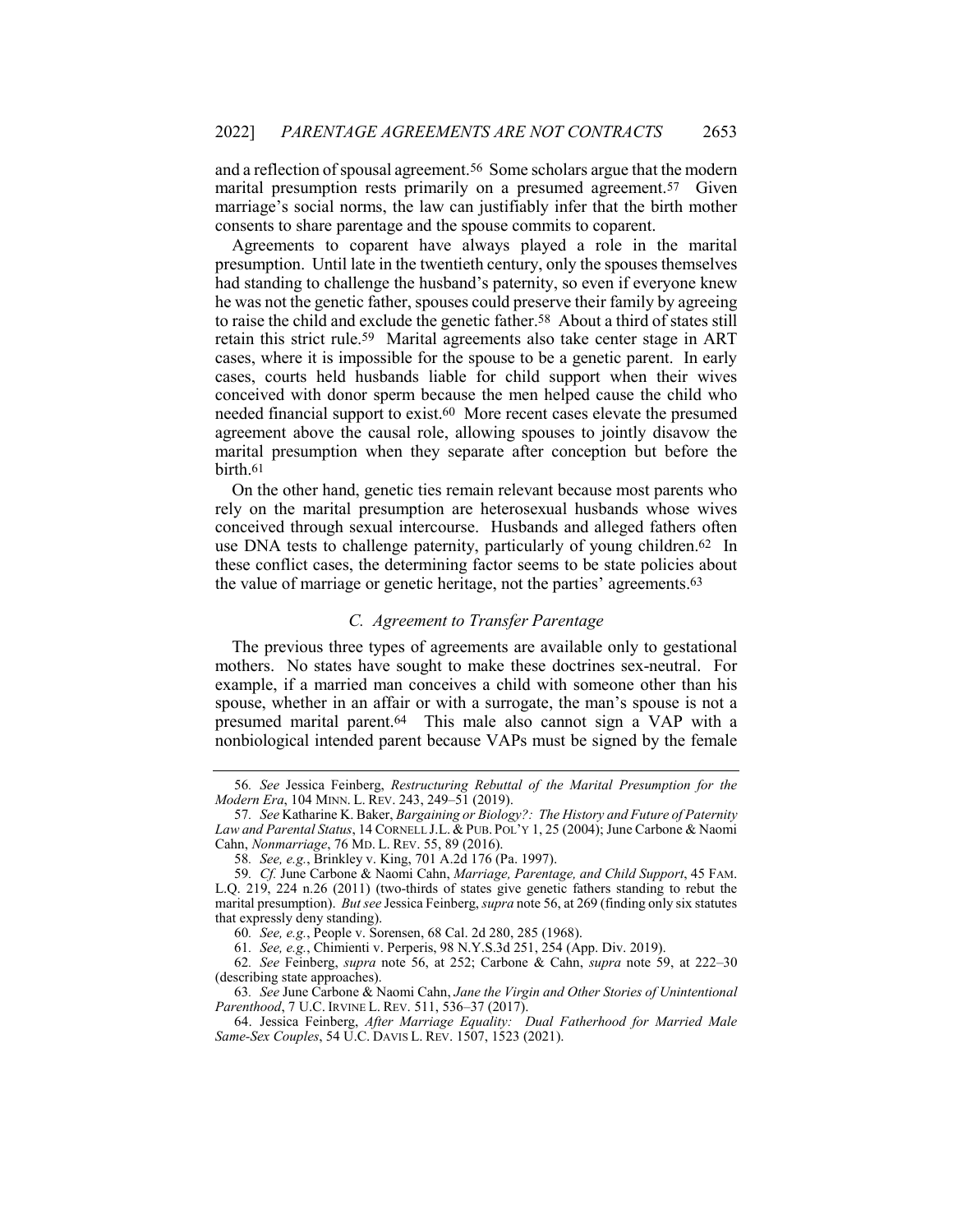who gave birth to the child.<sup>65</sup> Similarly, when a genetic mother supplies eggs to the gestational parent, the genetic mother cannot use a traditional VAP or the marital presumption to share parenthood with a third party. These rules affect any couple who can conceive a child only using a surrogate, including gay male couples and lesbian and heterosexual couples if the female partners cannot carry a child.

Plausible reasons exist not to extend VAPs or the marital presumption to these cases, even if that reticence is ultimately unjustified. In all these cases, the gestational parent may have constitutional parental rights already by virtue of her work carrying the child and giving birth.66 Any agreement by the genetic parent and a third party would purport to alter the gestational parent's rights unilaterally. Instead, in this circumstance, a nonbiological intended parent may become a legal parent only with the gestational parent's consent, either by adoption or by a surrogacy agreement.

#### 1. Surrogacy Agreements

Most states allow *some* surrogates to enter agreements to waive parental rights before the birth.67 Nearly all distinguish between a genetic surrogate, who conceives a child using her own eggs, and a gestational surrogate, who carries a child conceived from the egg of an intended parent or an anonymous donor. Typically, genetic surrogates cannot enter binding agreements before the child is born. They are presumed parents who must follow traditional adoption processes.68 In contrast, twenty-four states allow gestational parents to establish parenthood for the commissioning parents before the birth.69 In states without statutes, the enforceability of gestational surrogacy contracts is highly uncertain.70

Surrogacy statutes subject these agreements to additional regulations, which Professor Courtney Joslin has nicely surveyed in a recent article.<sup>71</sup> Some regulations seem designed to ensure informed consent. For example, the parties may need to undergo a medical or psychological evaluation, often the surrogate must have had a prior successful birth, and the surrogate may need an independent lawyer.72 Other requirements seem designed to

<sup>65</sup>*. See* UPA 2017 § 302(a).

<sup>66</sup>*. See* Baker, *supra* note 2, at 2057–61.

<sup>67.</sup> This summary is heavily indebted to Courtney G. Joslin, *(Not) Just Surrogacy*, 109 CALIF. L. REV. 401 (2021). *See also* JOSLIN ET AL., *supra* note 16, § 4:1.

<sup>68.</sup> UPA 2017 § 201(1); *see* Joslin, *supra* note 67, at 464–73 (appendix listing all surrogacy statutory schemes). Even states that permit genetic surrogacy have different rules for withdrawing consent that retain adoption law's typical protections for birth parents. *Id.* at 436; *see also* Richard B. Vaughn, *UPA (2017): An Improvement—Except Where Genetic Surrogacy Is Concerned*, 52 FAM. L.Q. 471, 475 (2018).

<sup>69</sup>*. See* JOSLIN ET AL., *supra* note 16, § 4:2.

<sup>70</sup>*. Id.* § 4:3 (survey of case law with dominant theme that enforceability remains unsettled).

<sup>71</sup>*. See* Joslin, *supra* note 67*.*

<sup>72</sup>*. See* JOSLIN ET AL., *supra* note 16, § 4:2.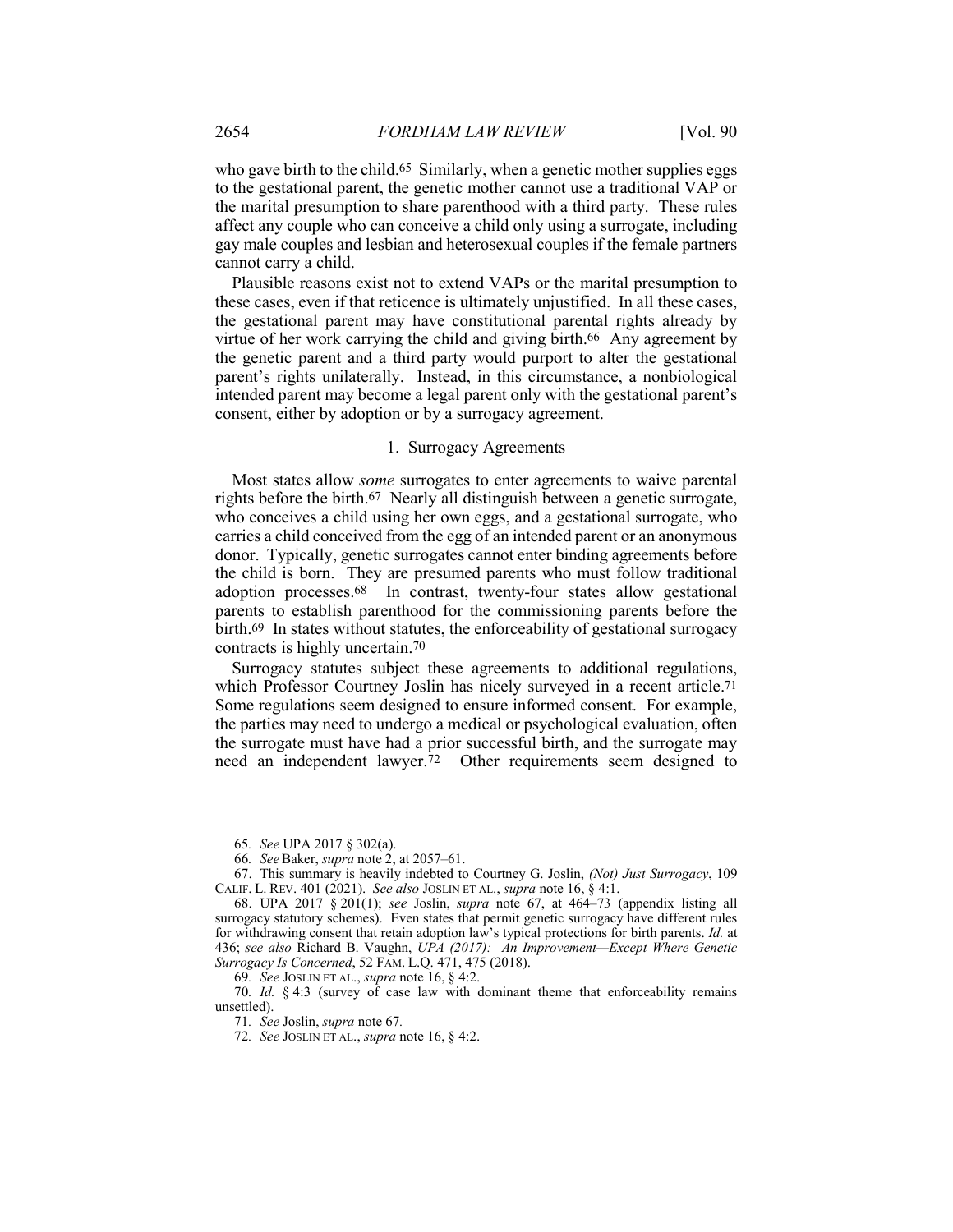facilitate public policies regarding family life.73 Five states insist that intended parents be married, have a medical need for surrogacy, and complete a home study.74 All statutes allow commissioning parents to reimburse medical expenses, and many authorize them to offer compensation or "reasonable compensation."75

Half of the states treat the intended parents as legal parents automatically based only on the agreement.76 Others require a judicial hearing, although some allow parties to obtain a judgment of parentage during the pregnancy that is effective at birth.77 Courts must enter the requested parentage order, usually having no discretion to evaluate the parents or the interests of the future child.78

Last, as Joslin and Professor Rachel Rebouché have detailed, many surrogacy contracts also contain medical and lifestyle provisions.79 Lifestyle provisions dictate the surrogate's behavior during the pregnancy regarding matters like drinking, smoking, or exercise.80 Some even empower intended parents to monitor the surrogate's daily activity.81 Medical provisions allocate authority over decisions such as selective reductions, abortions, pregnancy treatments, and birth procedures.82 Most statutes protect surrogates' authority over such matters relating to their bodily integrity,83 but others authorize contracts to transfer medical decision-making to intended parents, sometimes in sweeping language that appears to include whether a surrogate has an abortion or a Cesarean section.<sup>84</sup>

### 2. Known Donors and Open Adoption

For the most part, this Essay does not consider anonymous sperm or egg donation. "Donors" sell their gametes to a fertility clinic and waive their

79*. Id.*; Rachel Rebouché, *Contracting Pregnancy*, 105 IOWA L. REV. 1591, 1596 (2020).

80*. See* Joslin, *supra* note 67, at 446–47; Rebouché, *supra* note 79, at 1611–12.

81*. See* Joslin, *supra* note 67, at 447 (citing Hillary L. Berk, *The Legalization of Emotion: Managing Risk by Managing Feelings in Contracts for Surrogate Labor*, 49 LAW & SOC'Y REV. 143, 156–57 (2015)).

<sup>73.</sup> Joslin, *supra* note 67, at 433–39 (describing restrictions that regulate family structures).

<sup>74</sup>*. Id.* app. B.

<sup>75</sup>*. Id.* at 452–53.

<sup>76</sup>*. See id.* at 439.

<sup>77</sup>*. See, e.g.*, Joseph R. Williams, *New Surrogacy Law Brings Opportunities but Practitioners Beware*, N.Y. STATE BAR ASS'N (Mar. 9, 2021), https://nysba.org/newsurrogacy-law-brings-opportunities-but-practitioners-beware/ [https://perma.cc/UR54-3PZV] (discussing New York State Family Court Act §§ 581-201, 581-203); Steven H. Snyder & Mary Patricia Byrn, *The Use of Prebirth Parentage Orders in Surrogacy Proceedings*, 39 FAM. L.Q. 633, 634–35 (2005).

<sup>78</sup>*. See* Joslin, *supra* note 67, at 439.

<sup>82</sup>*. Id.* at 444–45.

<sup>83</sup>*. See id.* at 446–47.

<sup>84</sup>*. Id.* at 447 (authorizing contractual provisions that require the surrogate to "undergo all medical . . . treatments . . . recommended for the success of the pregnancy by the physician" (quoting OKLA. STAT. tit. 10, § 557.6(D)(1) (2020)); Rebouché, *supra* note 79, at 1614–23.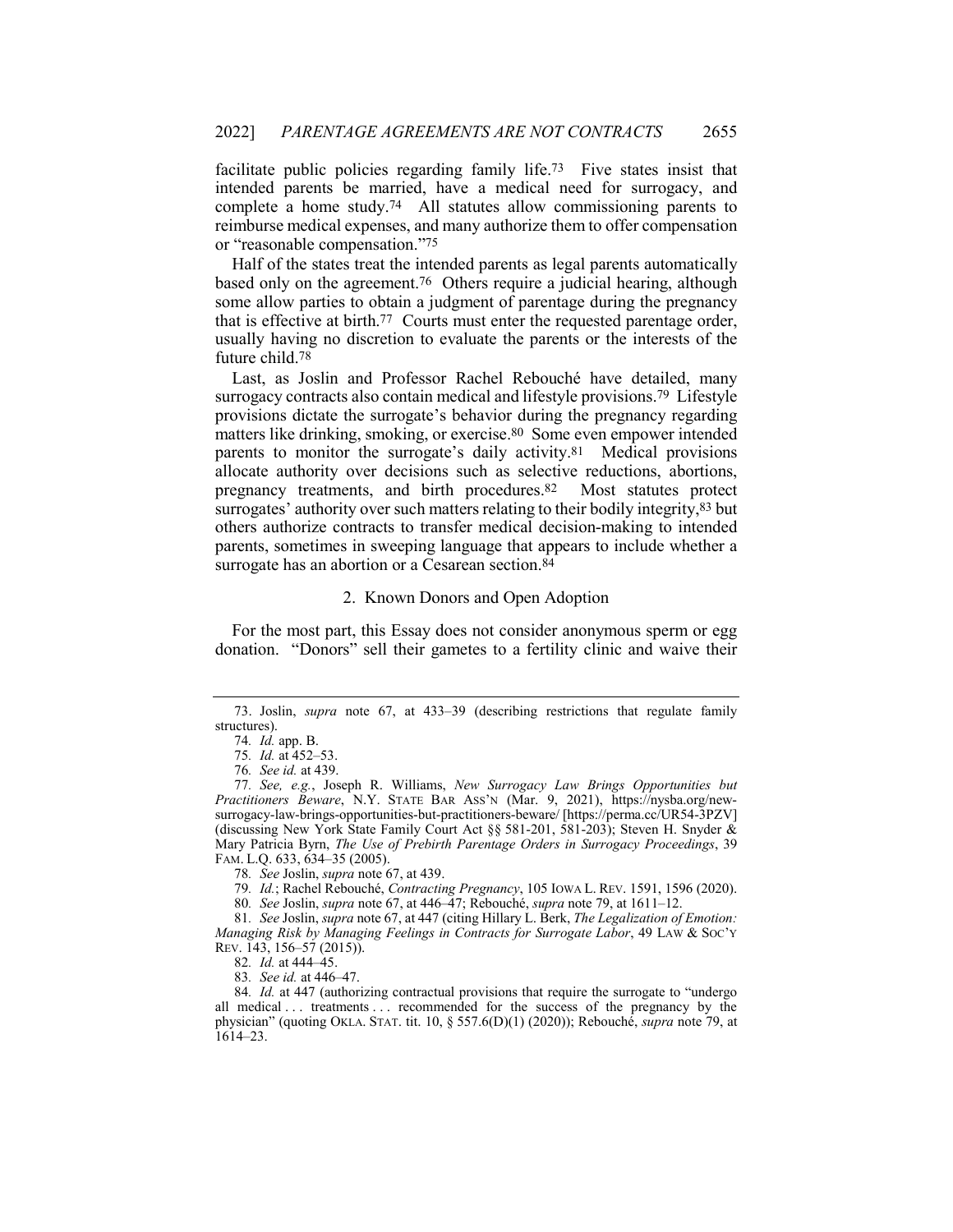parental rights.85 I do not regard this contract as a parentage agreement because it neither creates nor transfers parentage. Recipients of the gametes will become parents through a parentage presumption or a statute. The waiver by the genetic parent poses no novel problems; parents have long waived parental rights, yielding their children to the state or adoption agencies.

Agreements reenter the picture with "known donors," such as when a person conceives a child using sperm or eggs from a friend. Many known donors waive their parental rights just like anonymous donors, but some purport to retain a right to contact or visitation with their genetic child.86 The duties and rights of known donors, and their ability to contract around them, vary dramatically by states with little consistency.87

In an open adoption, adoptive parents agree to provide birth parents with ongoing information, permit communication, or even maintain visitation.88 Traditionally, such contracts were unenforceable. The adoption severed all legal relationships between the child and the birth parents, and adoptive parents could not bind themselves to future visitation that they might later regard as contrary to the child's best interests.89 But in the early 2000s, the tide turned. Twenty-nine states now enforce some agreements for ongoing contact between the biological parents and the child.90 Almost all birth mothers now choose open adoption in some form, selecting and meeting the birth parents in person.<sup>91</sup> Two-thirds of private adoptions involve agreements for post-adoption contact.92 About half of the states have statutes specifying that these agreements are enforceable, although what "enforceable" means is the agreement will be incorporated into the decree, giving the court authority to decide whether ongoing visitation over the objection of the adoptive parent is in the child's interests.93

<sup>85.</sup> Rene Almeling, *Gender and the Value of Bodily Goods: Commodification in Egg and Sperm Donation*, 72 LAW & CONTEMP. PROBS. 37, 57 (2009) (describing "donor" compensation); NeJaime, *supra* note 28, at 2300.

<sup>86.</sup> Lauren Gill, Note, *Who's Your Daddy?: Defining Paternity Rights in the Context of Free, Private Sperm Donation*, 54 WM. & MARY L. REV. 1715, 1742–43 (2013) (describing cases).

<sup>87</sup>*. See* NAOMI CAHN, THE NEW KINSHIP: CONSTRUCTING DONOR-CONCEIVED FAMILIES 95–96 (2013).

<sup>88</sup>*. See* 3 ADOPTION LAW AND PRACTICE § 13-B.01 (2021).

<sup>89</sup>*. See id.*; Lisa A. Tucker, *From Contract Rights to Contact Rights: Rethinking the Paradigm for Post-Adoption Contact Agreements*, 100 B.U. L. REV. 2317, 2349–50 (2020).

<sup>90</sup>*. See* CHILD WELFARE INFO. GATEWAY, U.S. CHILD.'S BUREAU, POSTADOPTION CONTACT AGREEMENTS BETWEEN BIRTH AND ADOPTIVE FAMILIES 2 (2019), https://www.childwelfare.gov/pubPDFs/cooperative.pdf [https://perma.cc/AB65-Q46B]; *see also* Mary Kate Kearney & Arrielle Millstein, *Meeting the Challenges of Adoption in an Internet Age*, 41 CAP. U. L. REV. 237, 243–44 (2013).

<sup>91</sup>*. See* Tucker, *supra* note 89, at 2324.

<sup>92</sup>*. See id.*

<sup>93</sup>*. See id.* at 2352–53.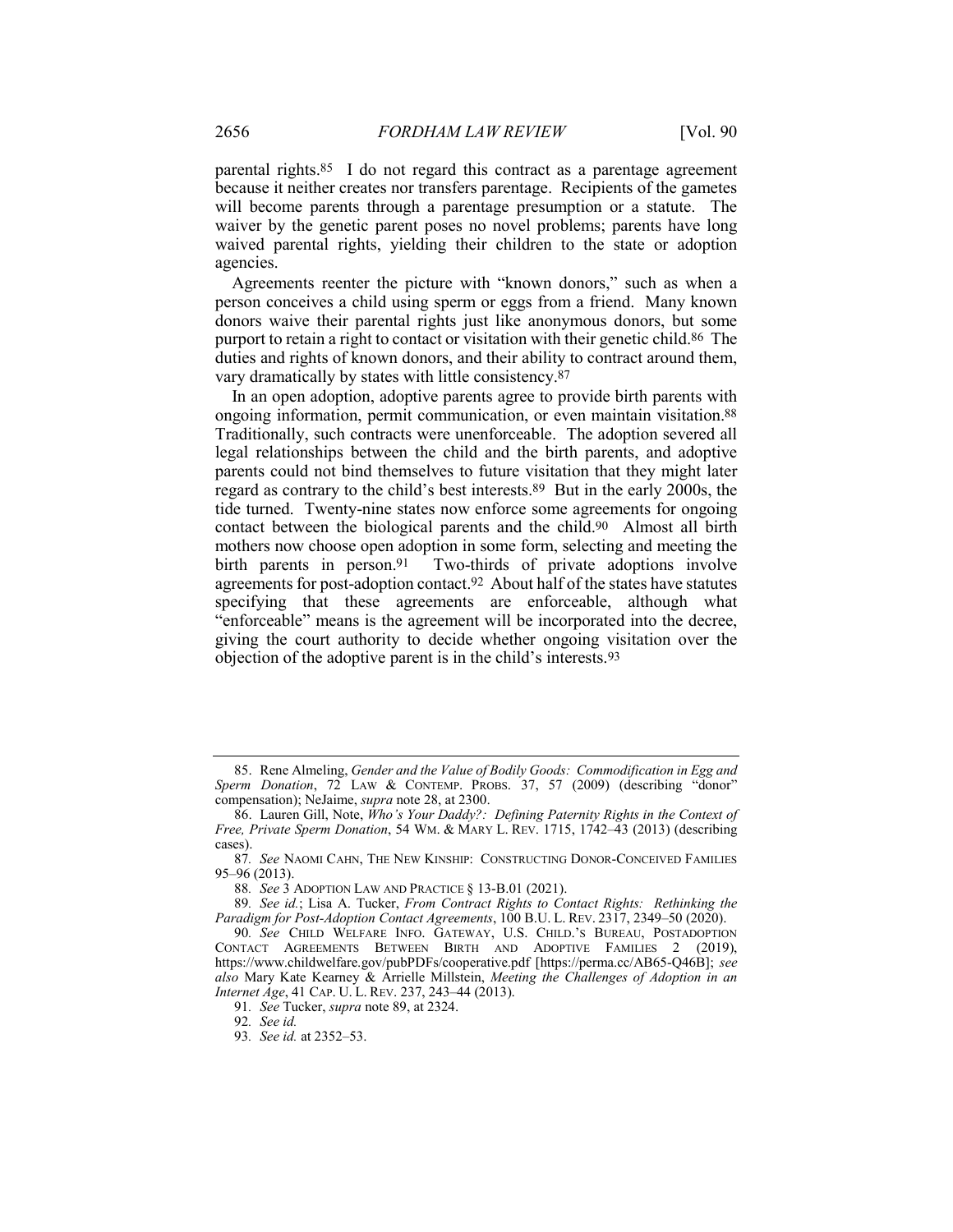#### *D. Agreements to Tailored Parenthood*

In rare scenarios, adults enter agreements that purport to alter traditional features of parenthood. One such example is an agreement to parenthood by more than two adults, either in the case of ART with a preconception agreement or through complex de facto family forms. Only a handful of states authorize three parents by statute, but functional parent tests also open the door to these arrangements.94

Legal scholarship contains anecdotes about agreements to specify the adult's parental rights and duties. Professor Martha Ertman, for example, describes her contract with Victor, a friend, prospective sperm-donor, and eventual coparent.95 They entered a preconception agreement akin to a custody agreement.96 Her model contract details the child's living arrangements, assigns decisional authority, allocates responsibility for day-to-day and significant expenses, and commits to therapy and mediation to resolve disagreements.97 They agreed that the child would live with Ertman, who would have the most decisional authority and pay daily expenses, and that Victor would visit on holidays and summers and help with significant expenses.98 I am unaware of any cases deciding whether such contracts would be enforceable. Even custody agreements among separated parents in divorce are "enforceable" only in the limited sense that the court will consider the agreement when deciding what arrangement serves the child's best interests.99 The arrangements are always subject to revision for substantial change in circumstances.100

#### *E. Agreements to Share Parentage by Legal Parents with Physical Custody*

The last two rules concern agreements by parents with physical custody. In some states, a legal parent may allow another adult to become a legal parent by living with and coparenting the child.

In nineteen states, an individual is a presumed parent if the individual resides with a child and holds the child out as their own (sometimes only if they do so for the child's first two years).101 Although conceived as a way to establish paternity for unmarried genetic fathers,102 the modern residential presumption often applies without regard to the sex of the parties or their

<sup>94</sup>*. See* Naomi Cahn & June Carbone, *Custody and Visitation in Families with Three (or More) Parents*, 56 FAM. CT. REV. 399, 402–03 (2018).

<sup>95</sup>*. See* MARTHA ERTMAN, LOVE'S PROMISES 8, 199–207 (2015).

<sup>96</sup>*. Id.* at 8, 18.

<sup>97</sup>*. Id.* at 8, 199–207.

<sup>98</sup>*. Id.*

<sup>99</sup>*. See* Sarah Abramowicz, *Contractualizing Custody*, 83 FORDHAM L. REV. 67, 80–81 (2014).

<sup>100</sup>*. Id.* at 84–85.

<sup>101</sup>*. See* Leslie Joan Harris, Obergefell*'s Ambiguous Impact on Legal Parentage*, 92 CHI. KENT L. REV. 55, 85 (2017).

<sup>102</sup>*. See, e.g.*, L.P. v. L.F., 338 P.3d 908, 915 (Wyo. 2014); Pippin v. Pippin, No. M201800376COAR3CV, 2020 WL 2499633, at \*6 (Tenn. Ct. App. May 14, 2020).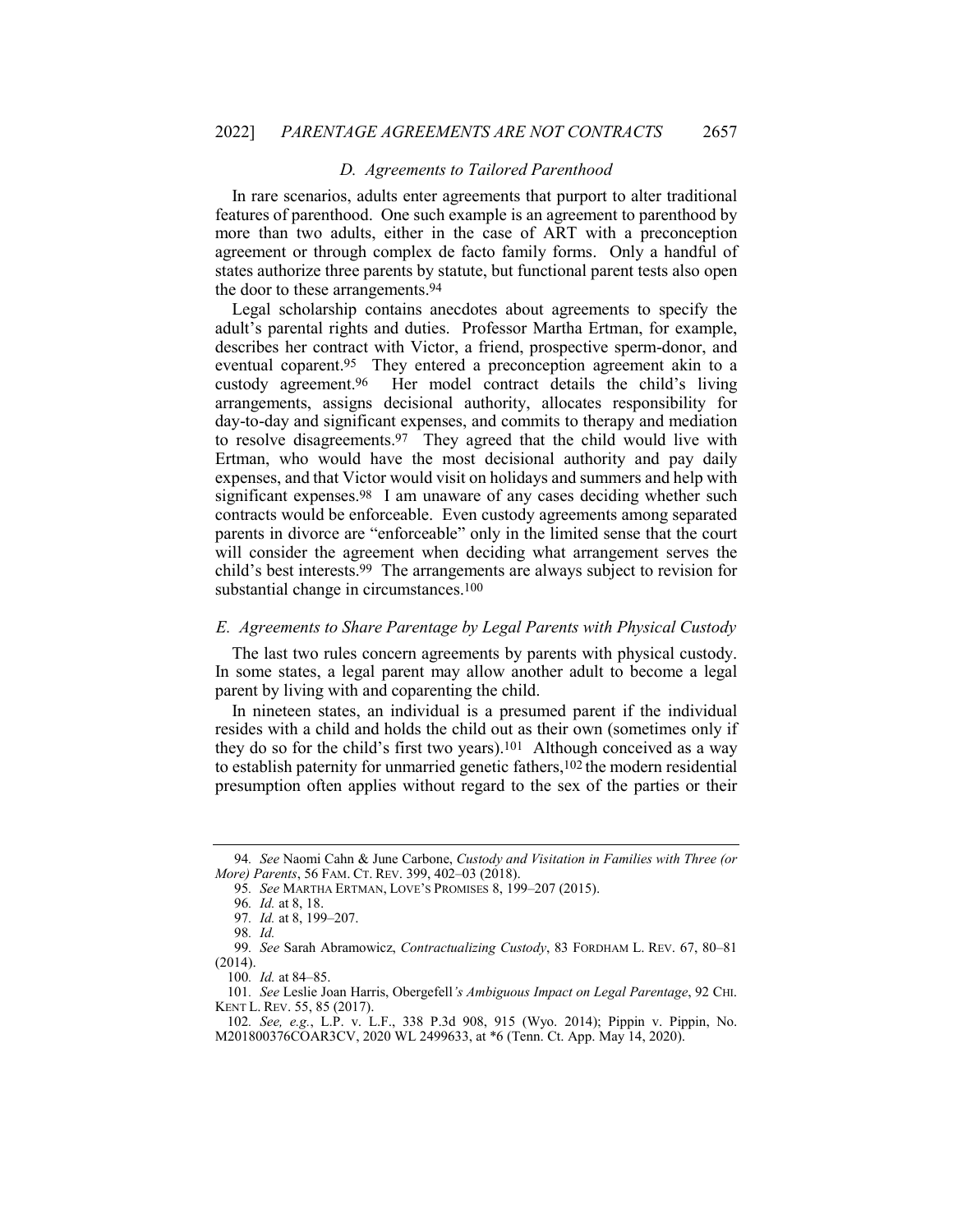biological ties to the child.103 As a result, a custodial parent may allow a partner to become a legal parent by acting as such for several years (as long as the child does not have another established legal parent). Technically, no doctrinal element of the residential presumption requires consent by the custodial parent; it is simply presumed from the coresidence and holding out.

De facto parenthood offers a similar standard. An adult is a de facto parent if, with the parent's consent, the adult lives with and cares for the child sufficiently to develop a parental relationship.104 Many states give de facto parents visitation as third parties, but a substantial minority treat them as full legal parents.105 All de facto parenthood tests require some agreement by the legal parent(s); however, this element is expressed in different ways, ranging from the parent "consented . . . to . . . establishment of a parent-like relationship"106 to the parent "fostered or supported the bonded and dependent relationship" that is "parental in nature."107 Many seminal de facto parenthood cases involved same-sex couples who decided to have a child together and coparented the child for years before separating, yet the nonbiological parent had to rely on this standard because the law excluded them from all formal parentage rules, including adoption, the marital and residential presumptions, and preconception agreements.108

#### II. PARENTING AGREEMENTS ARE NOT CONTRACTS

Given the many ways adults can now become parents by consent, it may be tempting to turn to familiar contract principles to understand this emerging law.109 Many parentage scholars are sympathetic to contractual approaches to parentage. Professor Marjorie Shultz argues that "bargained-for intent" should settle parental status for children born through ART.110 Katherine Swift goes further, arguing that courts should also honor pre-birth agreements that allocate custody, on the presumption that parents who take the time to memorialize their intentions in a formal document will typically be acting in the child's best interests.111 The contract analogy is sometimes broader and more theoretical. Professor Katherine Baker argues not that all

<sup>103</sup>*. See* UPA 2017 § 204(a)(2); Elisa B. v. Superior Ct., 117 P.3d 660, 670 (Cal. 2005); Chatterjee v. King, 280 P.3d 283, 288 (N.M. 2012); Partanen v. Gallagher, 59 N.E.3d 1133, 1135 (Mass. 2016); *In re* Guardianship of Madelyn B., 98 A.3d 494, 501 (N.H. 2014).

<sup>104</sup>*. See* Gregg Strauss, *What Role Remains for De Facto Parenthood?*, 46 FLA. ST. U. L. REV. 909, 916–17 (2019).

<sup>105</sup>*. See id.* at 918–20.

<sup>106</sup>*. In re* Custody of H.S.H.-K., 533 N.W.2d 419, 435–36 (Wis. 1995).

<sup>107.</sup> UPA 2017 § 609(d).

<sup>108</sup>*. See* Strauss, *supra* note 104, at 931–40.

<sup>109</sup>*. See generally* ERTMAN, *supra* note 95; Linda D. Elrod, *A Child's Perspective of Defining a Parent: The Case for Intended Parenthood*, 25 BYU J. PUB. L. 245, 266 (2011); Courtney G. Joslin, *Protecting Children(?): Marriage, Gender, and Assisted Reproductive Technology*, 83 S. CAL. L. REV. 1177, 1222 (2010) (advocating a looser consent model that does not require written contracts but still focuses on parties' intentions).

<sup>110</sup>*. See generally* Marjorie Maguire Shultz, *Reproductive Technology and Intent-Based Parenthood: An Opportunity for Gender Neutrality*, 1990 WIS. L. REV. 297.

<sup>111</sup>*. See* Katherine M. Swift, *Parenting Agreements, the Potential Power of Contract, and the Limits of Family Law*, 34 FLA. ST. U. L. REV 913, 954–57 (2007).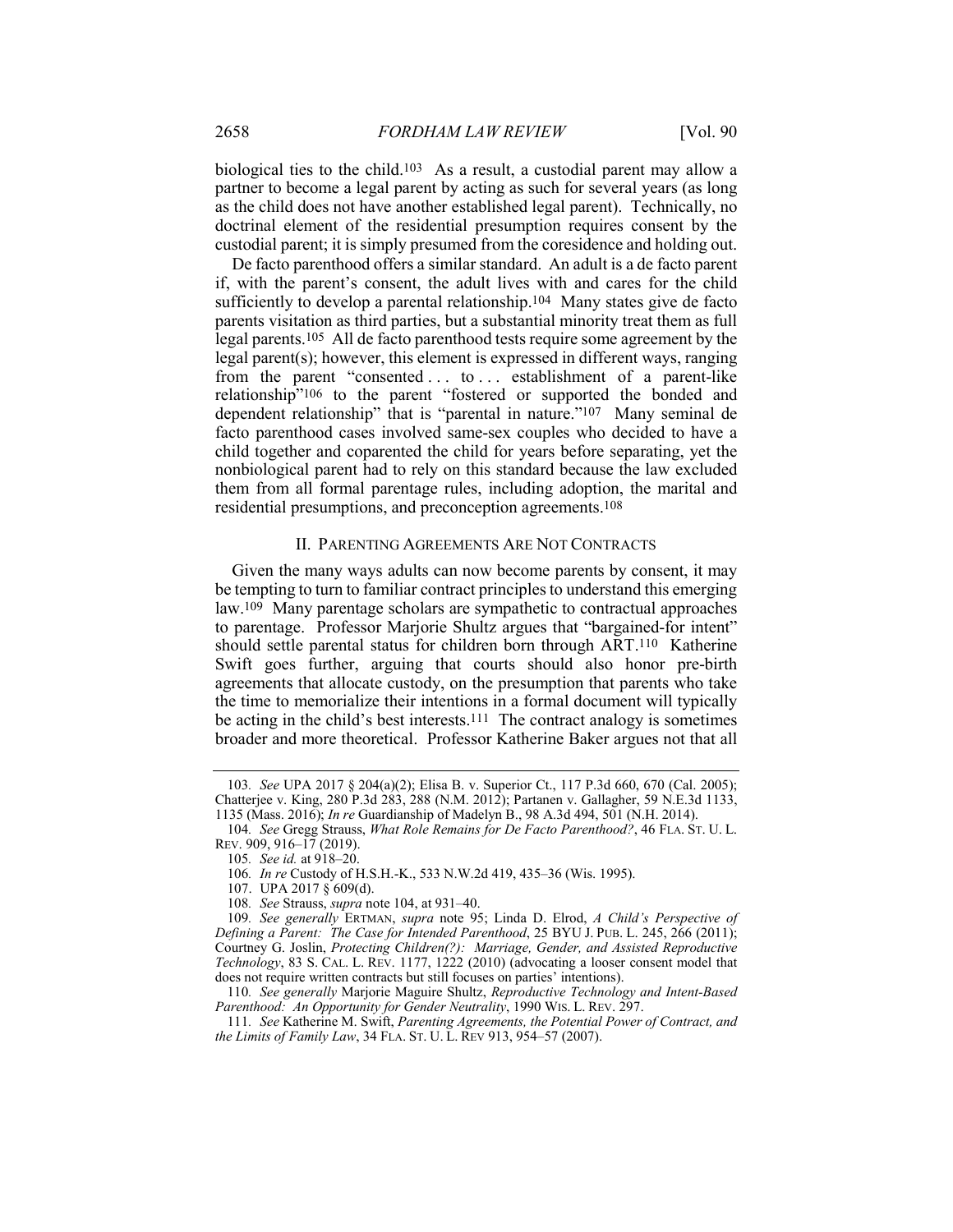parentage agreements are classic contracts or even that they should all be enforceable according to their terms, but rather that "contract theory and doctrine provide a superior framework for determining parental status" and offer a better "structure of argument" as we choose what rules to apply to these agreements.112

In contrast, I believe family law should eschew this analogy with contract law. The emerging body of parentage agreement law has few doctrinal similarities with contract law, partly because these agreements do not satisfy the moral justifications for treating a person as legally bound by their ex ante expressed intentions.

### *A. The Insights Driving the Contract Analogy*

The analogy to contract law is not without appeal. Moral theories of contract center on autonomy, and parentage agreements promote autonomy in reproduction and family formation. One might argue that both promote autonomy in a similar way by holding parties to their shared ex ante choices. A contract manifests the parties' mutual assent to binding legal duties, and a parentage agreement manifests the prospective parents' mutual assent to legal parenthood. In a sense, both empower individuals to voluntarily create enforceable legal rights and duties.

Indeed, contract is the paradigm of voluntary legal obligations. Other areas of law impose duties on actors for their voluntary conduct. Criminal and tort law impose liability for an agent's voluntary actions. Yet, contract law's voluntarism runs deeper. Contracting parties choose their obligations. Professor Charles Fried famously described contractual duties as "essentially self-imposed."113 A promisor had no duty to do anything until he chose to make an offer and the promisee accepted. Similarly, many intended parents have no rights or duties concerning the child until they and their partner assent to share parenthood.114 Like contracts, parentage agreements confer on private individuals the legal power to create the legal rights and duties of parenthood.

This recognition is vitally important. Parentage agreement laws give adults the normative power to create legal rights and duties of parenthood through private acts without judicial oversight. The similarity to contracts, however, ends here. The legal powers, their justifications, and their effects are fundamentally different. Crucial differences arise at each moment of contract, whether we consider questions of formation, interpretation, modification, breach, or remedies.

#### *B. Contracts Arise When Parties Exchange Promises*

The first significant difference lies in the acts that count as exercising legal powers and their relationship to the justification of coercive enforcement. In

<sup>112.</sup> Baker, *supra* note 57, at 42–43.

<sup>113.</sup> CHARLES FRIED, CONTRACT AS PROMISE 2 (2d ed. 1981).

<sup>114</sup>*. See supra* Part I.B (discussing preconception agreements and VAPs).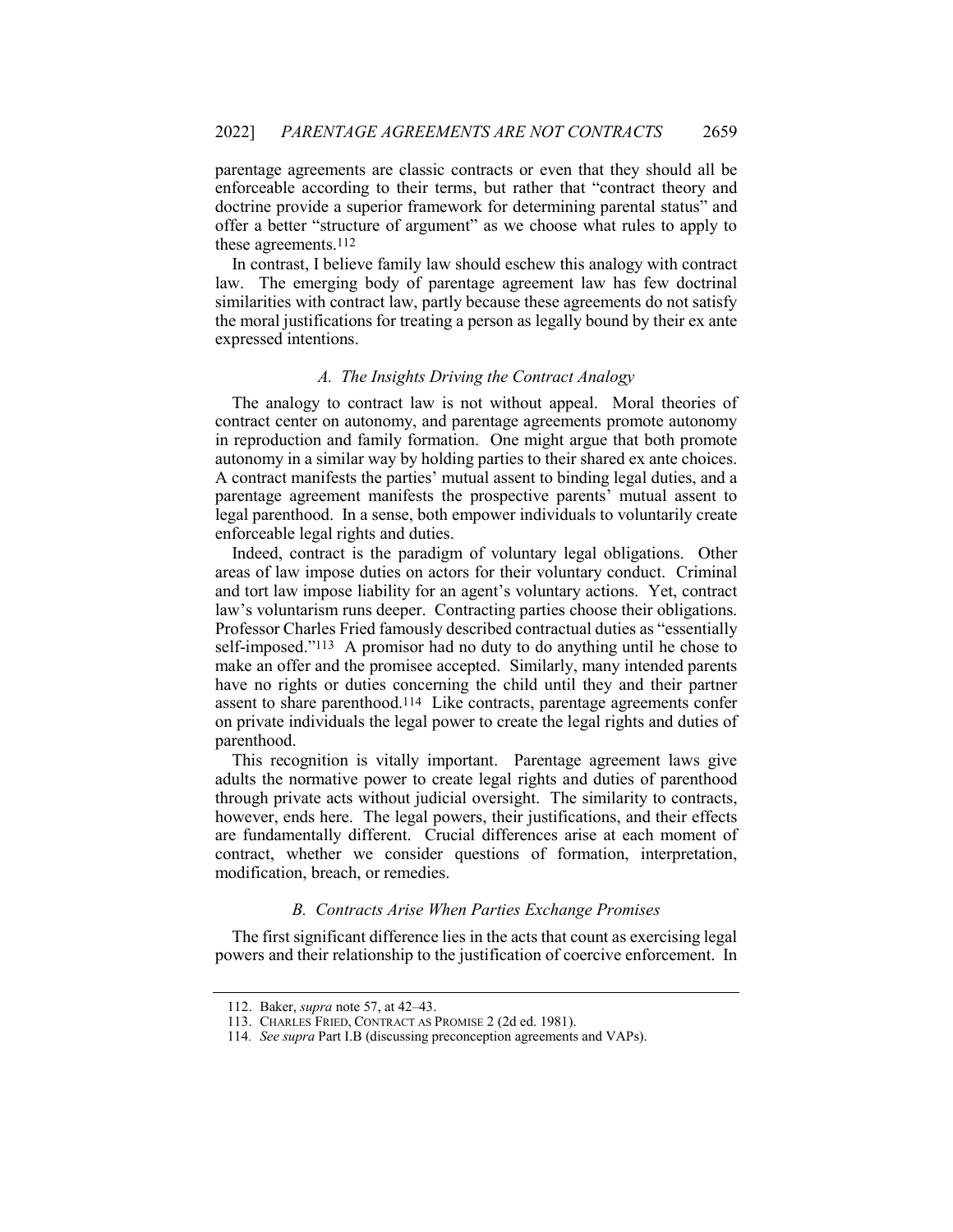short, contracts but not parentage agreements enforce promises between the parties.

Since Fried's *Contract as Promise*, promissory theory has been the leading moral theory of contract law. Contracts arise from a promissory exchange. A person incurs a contractual duty when the person promises to do something in exchange for another person doing or promising to do something.115 Morality enables us to deliberately create new moral obligations to other people by making promises to them.116 Promissory theorists argue that this explains why the law may enforce contractual duties. If a promisor fails to perform as promised, then it is morally fair that the promisor "should be made to hand over the equivalent of the promised performance."117

Of course, many theorists deny that contracts can be reduced to moral promises. Not all promissory exchanges create legal duties, and the legal duty to perform a contract can diverge from the moral duty to fulfill corresponding promises. What facts, instead, might give rise to a contract? Professor Randy Barnett, for example, argues that contracts arise when parties manifest their intent to incur a legal obligation to another to perform specific actions.118 As it turns out, this distinction makes little difference for the comparison with parentage agreements. Barnett's consent theory rests on legal powers analogous to the moral powers of promising.119 Contract law empowers individuals to deliberately alter their legal duties by consenting to be bound to another person, much like promises do for moral obligations. Consent theory also justifies enforcement for similar reasons: a plaintiff may sue for damages because that is precisely what the defendant accepted by consenting to a legal duty.

Can an exchange of promises or mutual consent to binding duties give rise to parental duties or rights? It is difficult to see how.

With notable exceptions, most parentage agreements do not involve promises or consent to specific duties. The operative provision in most VAPs is a simple declaration, something like "[s]igning . . . this form will establish parentage of our child."120 Preconception agreement statutes do not require promises or consent to duties. The birth mother's partner need only "consent" to assisted reproduction.121 In unwritten agreement cases, such as

<sup>115</sup>*. See* RESTATEMENT (SECOND) OF CONTS. § 71 (AM. L. INST. 1981); Dan Markovits & Emad Atiq, *Philosophy of Contract Law*, STAN. ENCYCLOPEDIA OF PHIL., Winter 2021, at 1, https://plato.stanford.edu/archives/win2021/entries/contract-law/ [https:// perma.cc/KTU4-4XDJ].

<sup>116.</sup> Richard Craswell, *Contract Law, Default Rules, and the Philosophy of Promising*, 88 MICH. L. REV. 489, 497 (1989). Another strand of moral theory attempts to ground contract in reliance induced by the promise. *See id.* at 499–503.

<sup>117.</sup> FRIED, *supra* note 113, at 17.

<sup>118</sup>*. See* Randy Barnett, *Contract Is Not Promise; Contract Is Consent*, *in* PHILOSOPHICAL FOUNDATIONS OF CONTRACT LAW 42, 48–49 (2014); *see also* J.E. Penner, *Voluntary Obligations and the Scope of the Law of Contract*, 2 LEGAL THEORY 325 (1996).

<sup>119</sup>*. See* Gregory Klass, *Promise, Agreement, Contract*, *in* RESEARCH HANDBOOK ON PRIVATE LAW THEORY 39, 54–56 (Hanoch Dagan ed., 2020).

<sup>120</sup>*. See, e.g.*, N.Y. OFF. OF TEMP. & DISABILITY ASSISTANCE, *supra* note 52.

<sup>121.</sup> In California's model agreement, the nonbiological parent avers: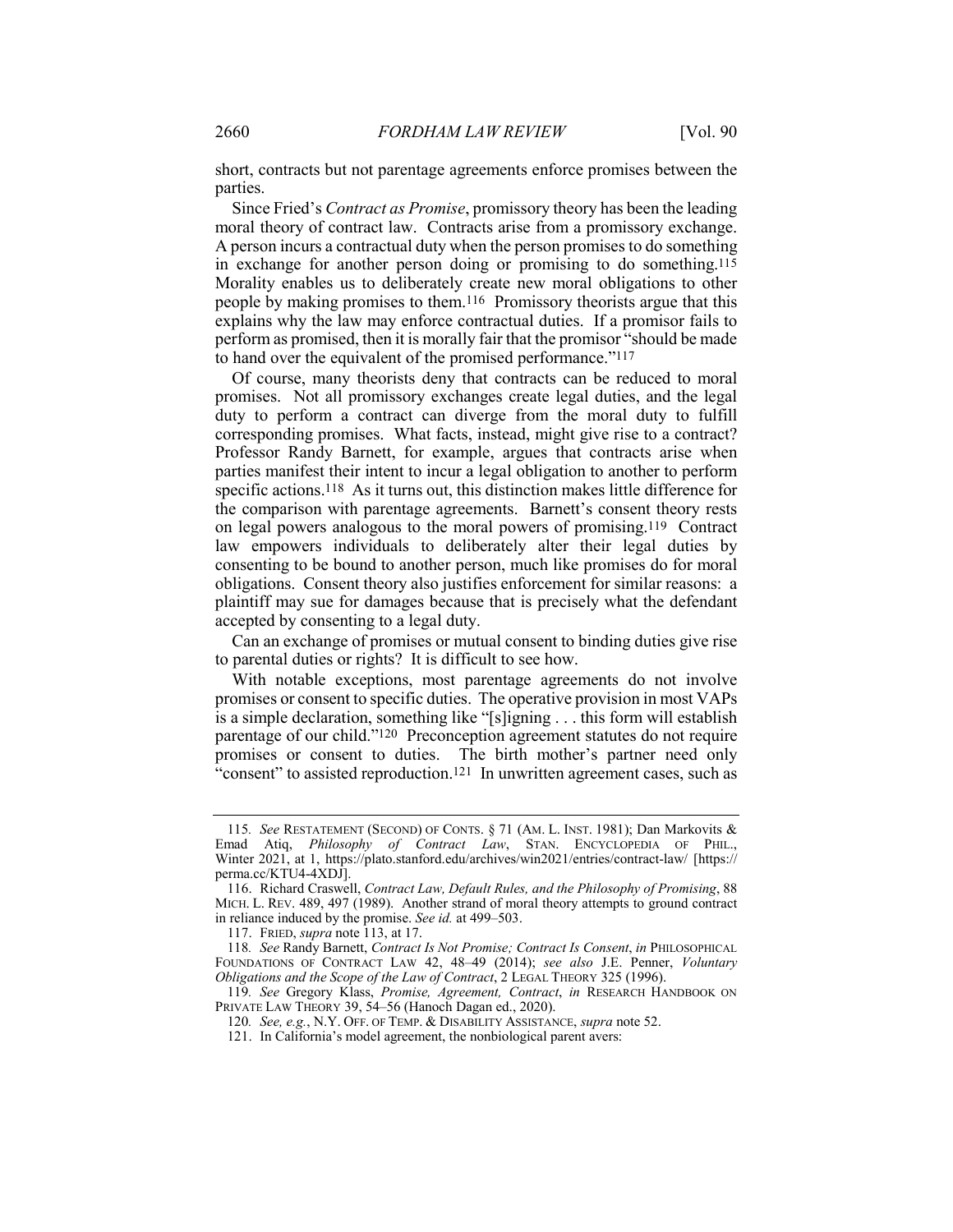de facto parenthood cases, the courts look for evidence of a shared plan to coparent, but they do not look for anything like promises.122 When these three types of agreements break down, disaffected parents do not demand enforcement of their partner's promises. Enforcement of their parental duties is not justified as a form of private promissory morality.123

The last three types of parentage agreements look more like contracts. Consider Professor Ertman's tailored parenting agreements.124 She and Victor exchanged promises to specify how they would cooperate to fulfill their duty to the child. She received custody and promised to pay daily expenses, while he promised to spend holidays with the child and share significant expenses. Both promised to resolve disputes amicably or with mediation. They even promised to support each other's romantic relationships.

Surrogacy and open adoption also involve formal promissory exchanges.125 In an open adoption, a birth parent promises to waive parental rights; in exchange, an adoptive parent promises to allow ongoing contact or visitation.126 In gestational surrogacy, a surrogate promises to gestate the fetus, comply with instructions about the pregnancy and childbirth, and waive any parental rights; in exchange, a commissioning parent promises to pay expenses and compensation.<sup>127</sup> It is noteworthy that even in these contracts, the *duty to parent* rarely arises from an express promise. Adoptive parents promise to allow post-adoption contact. Commissioning parents

I, comparison (print name of parent providing sperm), plan to use assisted reproduction to conceive a child using my sperm with the parent giving birth. I am not married and am not in a registered domestic partnership (including a registered domestic partnership or civil union from another jurisdiction), and I INTEND to be a parent of the child to be conceived.

CAL. FAM. CODE § 7613.5 (West 2022).

<sup>122</sup>*.* For example, the New York Court of Appeals ruled that a nonbiological parent has standing as a "parent" to seek custody if the parties "entered into a pre-conception agreement to conceive and raise a child as co-parents," but the opinion focuses on the parties' conduct during and after the pregnancy without every identifying the terms of any ex ante promises. *In re* Brooke S.B. v. Elizabeth A.C.C., 61 N.E.3d 488, 491–92, 500 (N.Y. 2016); *see also In re* Custody of H.S.H.-K., 533 N.W.2d 419, 435–36 (Wis. 1995) (articulating the seminal de facto parenthood test, which requires the legal parent to consent to a parent-like relationship but focuses primarily on the relationship that develops between the child and the de facto parent).

<sup>123.</sup> Even if adults do not become parents by making promises, consent is likely a necessary condition on public justification for parentage in these contexts. The rights of a parent or presumed parent might include a power to share parenthood and a claim against being forced to share parenthood without consent, and the unrelated adult might have a similar claim against incurring parental duties without consent. *See* Jeffrey A. Parness, *The Constitutional Limits on Custodial and Support Parentage by Consent*, 56 IDAHO L. REV. 421, 482–502 (2020) (surveying constitutional doubts raised by expansive conceptions of "consent" to parentage).

<sup>124</sup>*. See supra* text accompanying notes 96–99.

<sup>125</sup>*. See, e.g.*, *In re* Baby, 447 S.W.3d 807, 813 (Tenn. 2014).

<sup>126.</sup> Tucker, *supra* note 89, at 2360 (describing current legal norms); *id.* at 2360–61 (arguing these promises should generate a familial right to visitation, rather than contractual rights).

<sup>127</sup>*. See, e.g.*, Johnson v. Calvert, 851 P.2d 776, 782 (Cal. 1993); Rebouché, *supra* note 79, at 1596.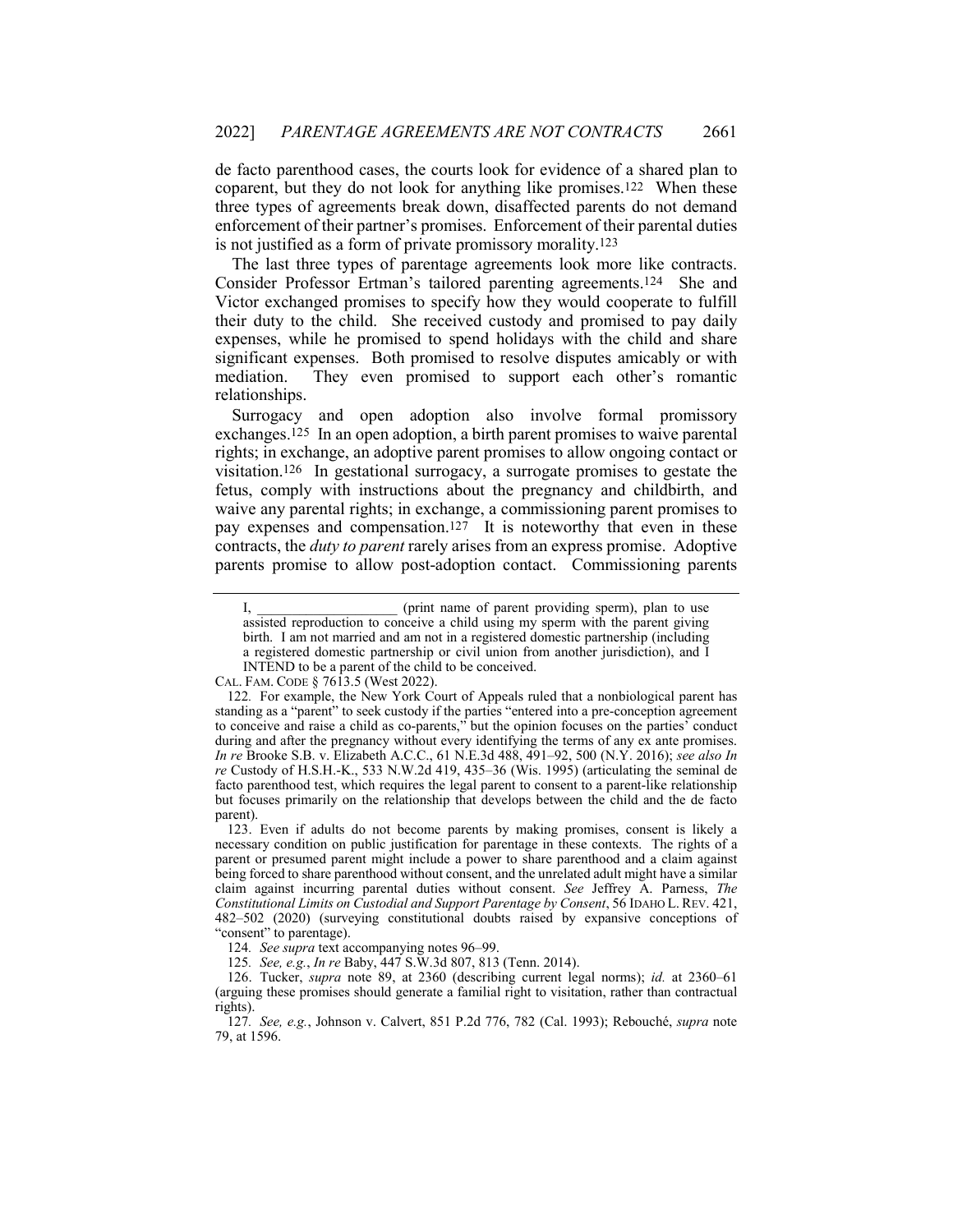promise to pay. Neither promises to parent per se. Instead, the general parental duties rest on provisions that declare who will be the child's legal parents—similar to a declaration in a VAP or preconception agreement. Nevertheless, surrogacy and open adoption look like contracts and style themselves as such. It is worth taking this language at face value.

The divide among parentage agreements then leaves two options for the contractual analogy. Perhaps parentage agreements are not a unified category. Some are promissory but others are not. This disparity would have one counterintuitive consequence. Legally uncertain agreements, like traditional surrogacy, open adoptions, and tailored parenthood, would rest on a solid moral foundation of promising; the legally certain agreements, VAPs, and preconception agreements, would have to find some other, perhaps less morally certain foundation. Another option would be to reinterpret VAPs and preconception agreements to look more like a promissory exchange. How might a contractualist do that?

One might begin with a suspicion that Ertman's tailored parenting contract is simply a more perspicuous version of all coparenting arrangements. Few adults make detailed promises about their parental roles, but surely some promise one another that they will parent together. This promise is quite general, but it is no more abstract than other promises to fulfill a conventional social role, such as a contract to serve as a private assistant or chef. Of course, preconception agreements and VAPs do not even include an abstract promise to be a parent, so their operative clauses must also be reinterpreted. Perhaps a reasonable person would interpret a VAP that says it "establishes parenthood" as meaning that (1) the partner makes a promise to the birth mother to parent the child, and in exchange (2) the birth mother promises to allow the partner to be a parent. Perhaps a reasonable person would reach a similar conclusion whenever a female and a partner "consent[] to artificial insemination." Finally, whenever parties plan to coparent a child together as in de facto parenthood, or simply parent together as in the residential presumption, perhaps a reasonable person would interpret such conduct as an implicit exchange of promises to coparent. The presumptions look like implied-in-fact parentage agreements.128

Despite its apparent promise, this reinterpretation of parentage agreements obscures our understanding further. Parties form an implied-in-fact contract without communicating promises orally or in writing when their conduct clearly demonstrates mutual assent to promises.129 A plaintiff must still prove the same elements as an "express contract: mutual assent or offer and acceptance, consideration, legal capacity, and a lawful subject matter."130 This doctrine does not turn all cooperative activity into contracts. People can cooperate without developing clear expectations about each other's roles, much less by exchanging promises or consenting to legal duties. By analogy,

<sup>128</sup>*. See* Baker, *supra* note 57, at 31–35.

<sup>129</sup>*. See Express Contracts Including Contracts Inferred or Implied in Fact*, 1 WILLISTON ON CONTRACTS § 1:5 (4th ed. 2021).

<sup>130</sup>*. See id.*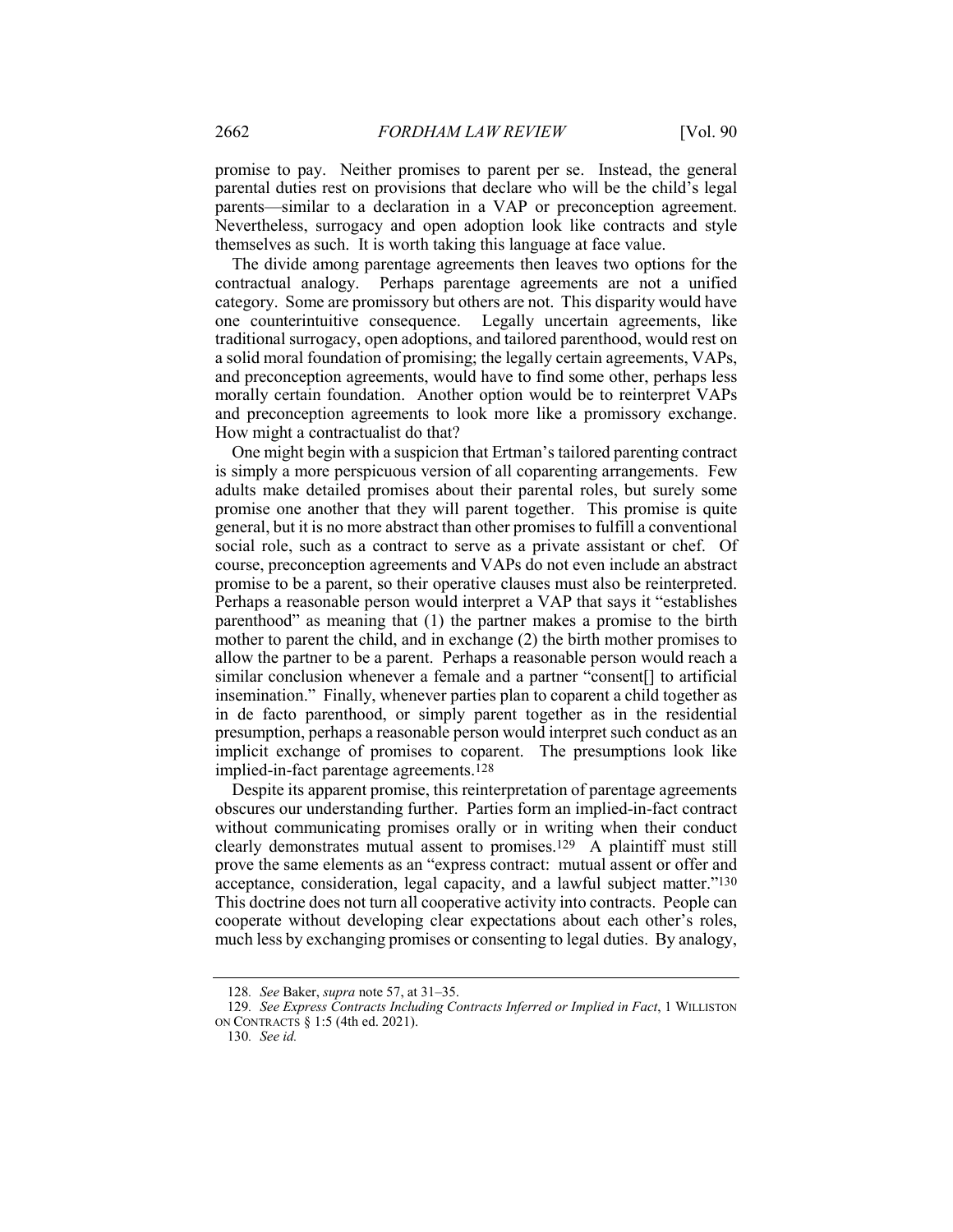two adults may coparent without creating an implied-in-fact parentage contract. A parent may enlist a cohabitant to help raise a child without promising or consenting to share parenthood, and a cohabitant may parent a child without promising or consenting to permanent duties. States may have adequate reasons to treat de facto parents as legal parents, but those reasons do not rest on contract-like duties of the parents.

I find the reinterpretation of VAPs and preconception agreements doubtful for similar reasons. As a matter of conventional meaning, these agreements do not express promises. It is unlikely that parties who sign these forms understand themselves to be making promises. On any natural reading, these declarations make clear that the parties are signing up for permanent parenthood and for the assumption of a status. Treating all consensual duties as contractual unduly flattens the normative landscape. It is a stretch to argue that all parentage agreements are contracts in which one party promises to parent and the other promises to permit parenting.

## *C. Contracts Fix the Content of the Parties' Duties*

The ground of contractual duties affects how we specify their content. Contractual duties do not merely arise *because* parties exchange promises or consent—their promises or consent *determine the content* of their duties.131 This control is what makes contract law the paradigm of private ordering. The typical justification for this control appeals to autonomy: the state holds promisors to their expressed ex ante promises because that is necessary to respect them as agents who have exercised their authority over their moral lives. This reason to enforce contractual duties is, to a large degree, independent of the content of those duties.132 The function of contract law is not to enable people to pursue ends that the state considers valuable; instead, it is to respect the parties' authority to pursue their own ends by controlling their interpersonal obligations.133

Parentage agreements, in contrast, do not empower adults to fix the content of parental rights and duties. Preconception agreements, VAPs, and surrogacy agreements establish parentage, full stop. Tailored parentage contracts, such as Professor Ertman's, are unlikely to be enforceable in family court. This is not meant to disrespect nontraditional families. Even when traditional parents draft contracts covering similar matters, the contracts do not create binding duties enforceable in custody disputes. A parent cannot reduce a child's right to financial support or agree to binding custody commitments.134 At most, a court will consider custody agreements as evidence of what the parties believed at the time was best for the child.

Even if Ertman's contract was enforceable, the relation between its promises and parenthood's default obligations differs fundamentally from

<sup>131</sup>*. See* Klass, *supra* note 119, at 40.

<sup>132</sup>*. See id.* at 43.

<sup>133.</sup> Jody S. Kraus, *The Correspondence of Contract and Promise*, 109 COLUM. L. REV. 1603, 1608–09 (2009).

<sup>134</sup>*. See* Bassett v. Saunders, 835 So. 2d 1198, 1201 (Fla. Dist. Ct. App. 2002).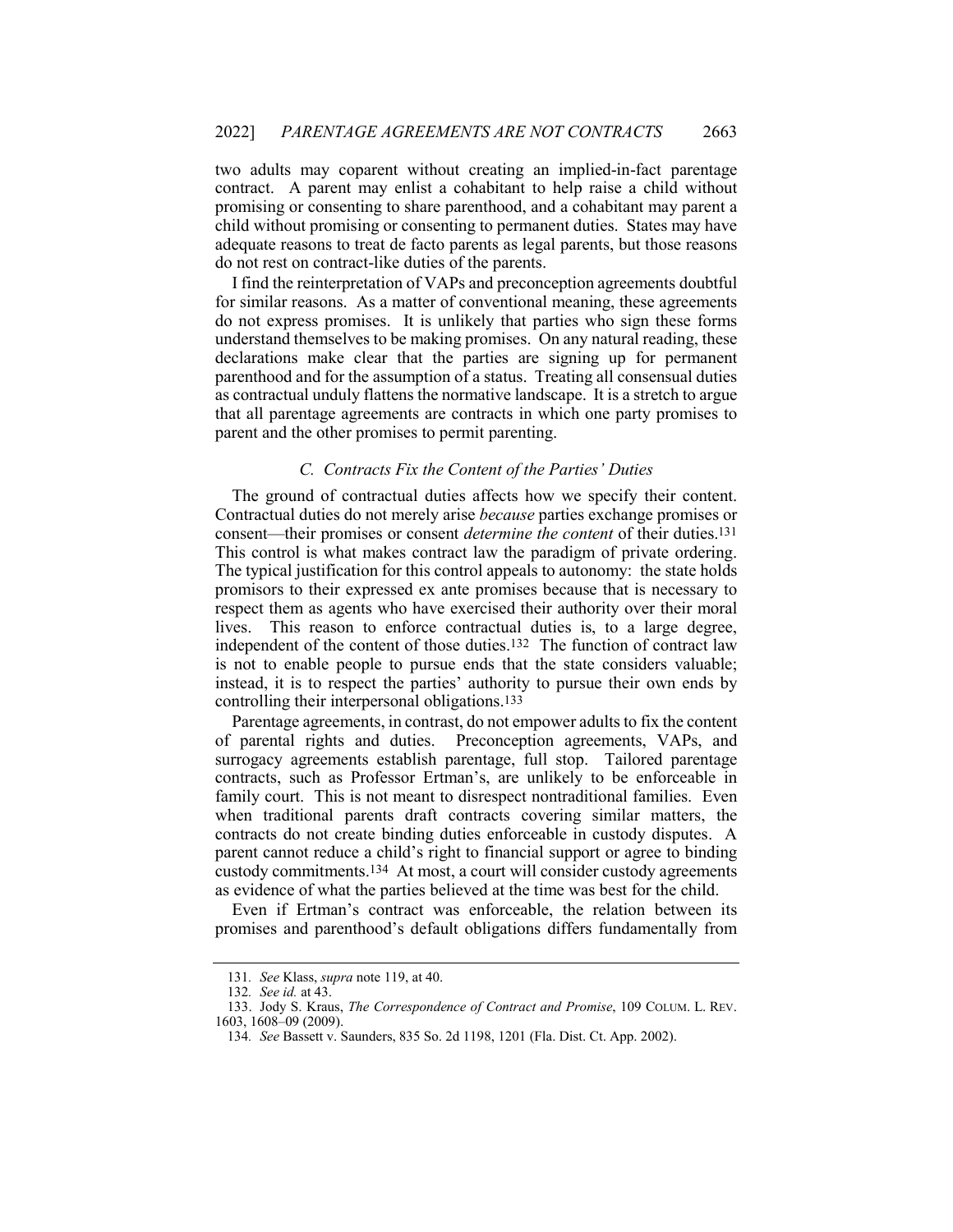contract law and its defaults. Contract law typically assumes that parties do not have prior legal obligations to one another. Their duties are fixed by their promises or consent. Moral theorists admit that contract law sometimes imposes duties with gap-filling rules, but these defaults require special justification. Barnett, for instance, argues that parties express their assent to implied terms by not opting out of widely known default rules.135 Tailored parentage flips this relationship between the express agreement and the default. Ertman and Victor began with default rules about what parents owe their children and then used their promises to reallocate how they would meet this duty. Parentage agreement law may enable adults to enter parenthood voluntarily and to tinker with those duties at the margins, but the parties' intentions do not determine the content of their core parental duties.

Parentage agreement law cannot be content-neutral because parenthood is a fundamentally public legal status. Becoming a parent is not just an exercise of autonomy; it establishes authority over the child, an independent person with rights. The law must design parenthood's rights and duties to secure children's rights to care and guidance. Instead, becoming a parent is more like entering a constitutional office. A prospective officeholder promises to fulfill the duties of the office, and in exchange, the government promises to pay for her work. This is a contract. However, the official's duties and powers arise from the constitution—not the contract—so the party's promises cannot alter their content. Similarly, even if parentage agreements allow parties to acquire parental duties by expressing a shared intention to coparent, it does not follow that the parties have the power to alter the content of those parental rights and duties.

Some scholars argue the law should give adults more power to tailor parental rights and duties. Professor Lisa Tucker argues courts should enforce open adoption agreements to prevent exploitation of birth or adoptive parents,136 and Professor Naomi Cahn argues that the law should enforce agreements among intended parents and gamete donors to create novel quasi-parent agreements.137 I am not contesting the merits of these reforms. They warrant careful consideration, as they may realize valuable new forms of kinship. Maybe the law of parenthood can be refined to facilitate these values while still ensuring children's rights. It is even possible that the best way to achieve this balance is to empower adults to tailor their parental rights through consensual agreements. I only insist that these reforms not receive undue momentum from a misaligned contract analogy. Unlike contract law, parentage law should not begin with a default assumption that the intentions or promises expressed in an agreement fix the content of an adult's right and duties to the child. The reason to enforce parental duties is not content neutral.

<sup>135</sup>*. See, e.g.,* Barnett, *supra* note 118, at 53; *accord* Charles Fried, *The Ambitions of Contract as Promise*, *in* PHILOSOPHICAL FOUNDATIONS OF CONTRACT LAW 17, 37 (2014).

<sup>136</sup>*. See generally* Tucker, *supra* note 89.

<sup>137</sup>*. See* CAHN, *supra* note 87, at 127–31.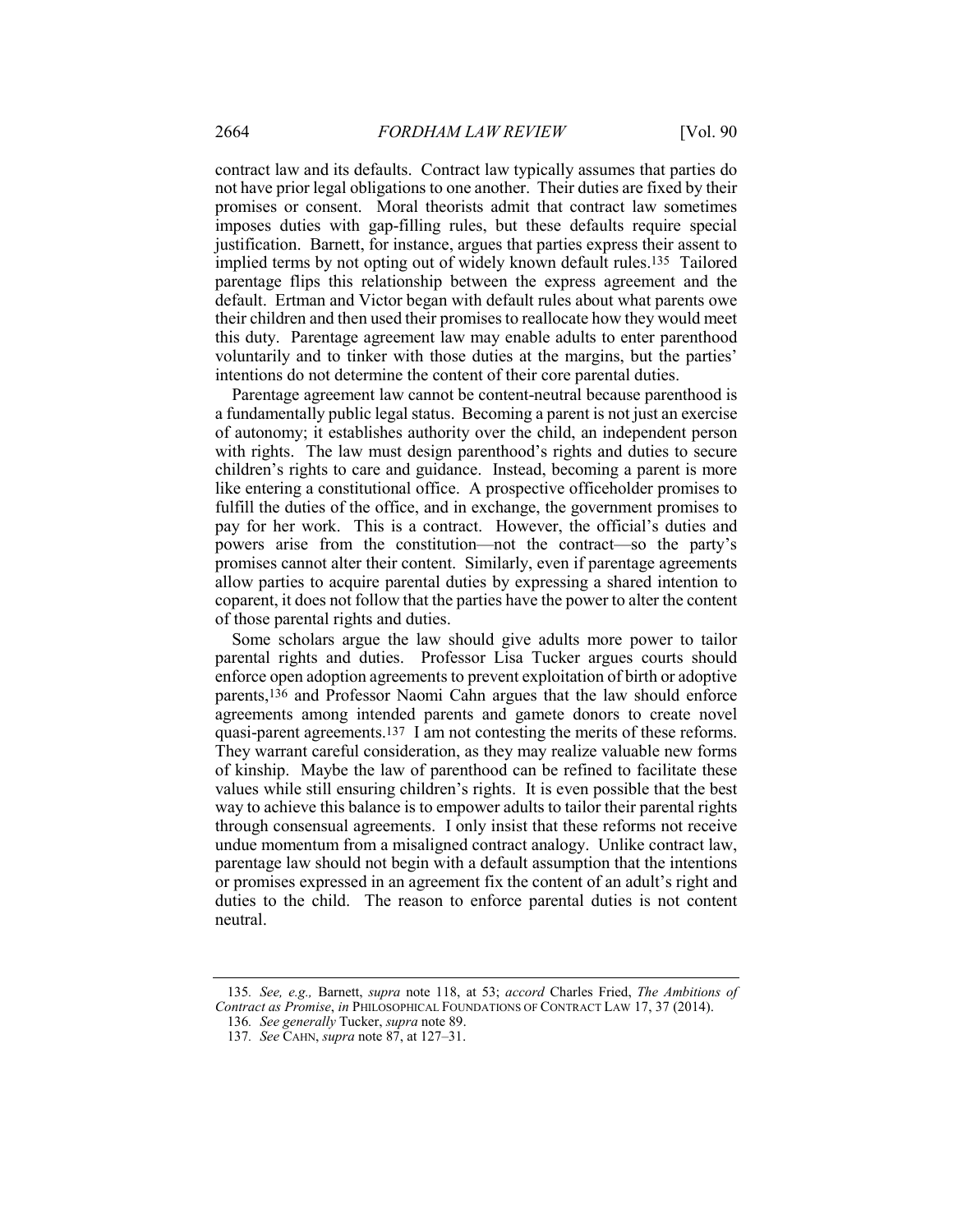#### *D. Aside: Might Parentage Agreements Be Relational Contracts?*

Some contract theories are less wary of the vague and flexible duties in long-term, open-ended relationships. Attempts to accommodate such relationships have led some theorists and courts to loosen certain classical elements of contract that form central pillars of deontological theory. Instead of demanding that the parties manifest assent to specific duties, these theorists may allow more vague norms to create a contract. Instead of fixing the contract terms through ex ante agreement, they may allow the contract's terms to evolve during a relationship. These conceptual moves may be appealing to contractualists about parentage.

Baker, for example, argues that parents can enter explicit contracts orally or in writing; explicit contracts through marriage; and informal and implicit contracts that evolve organically with the family's experiences.138 All these parentage contracts can create rights and duties that license legal enforcement. As Baker recognizes, she is operating with an expansive notion of contract.139 Nevertheless, like many legal theorists, she insists "relational contract theory" has demonstrated that contract law need not be constrained by classical paradigms of discrete promises with specified terms.140

Responding to this looser contract model requires an aside into economic contract theory. According to relational contract theory, we should understand a "contract" as the ongoing exchange relationship embedded within other complex systems of exchange relations.141 Only special analytical or normative reasons can justify limiting our focus to the specific terms of one transaction isolated from a relationship and its context. Otherwise, focusing on discrete transactions will distort our understanding of that isolated moment in the relational contract.

This capacious conception of contract shifts the grounds of the discussion, both descriptively and normatively. Descriptively, it is an improvement. It captures common experiences of coparenting better than a traditional contract model. Coparents enter their relationship with expectations, some clear and some vague. The terms of their arrangement evolve as the child ages and as the family pursues their shared life. Sometimes parents expressly renegotiate coparenting duties, but their arrangements often evolve by give-and-take or by acquiescence to de facto patterns of behavior. Baker's contractualism, however, is not merely descriptive.

I find it difficult to discern the normative implications of relational contract theory for parentage agreement law. Given its richness, it is unlikely to support any simple normative conclusions. The founder of relational contract theory, Professor Ian Macneil, conceives it as a model for analyzing all exchange relationships. This theory is not just an interpretation of contract

<sup>138</sup>*. See* Baker, *supra* note 57, at 25–27, 32–33.

<sup>139</sup>*. See id.* at 42–43.

<sup>140</sup>*. See id.* at 41–43.

<sup>141</sup>*. See generally* Ian R. Macneil, *Relational Contract Theory: Challenges and Queries*,

<sup>94</sup> NW. U. L. REV. 877, 881–82 (2000).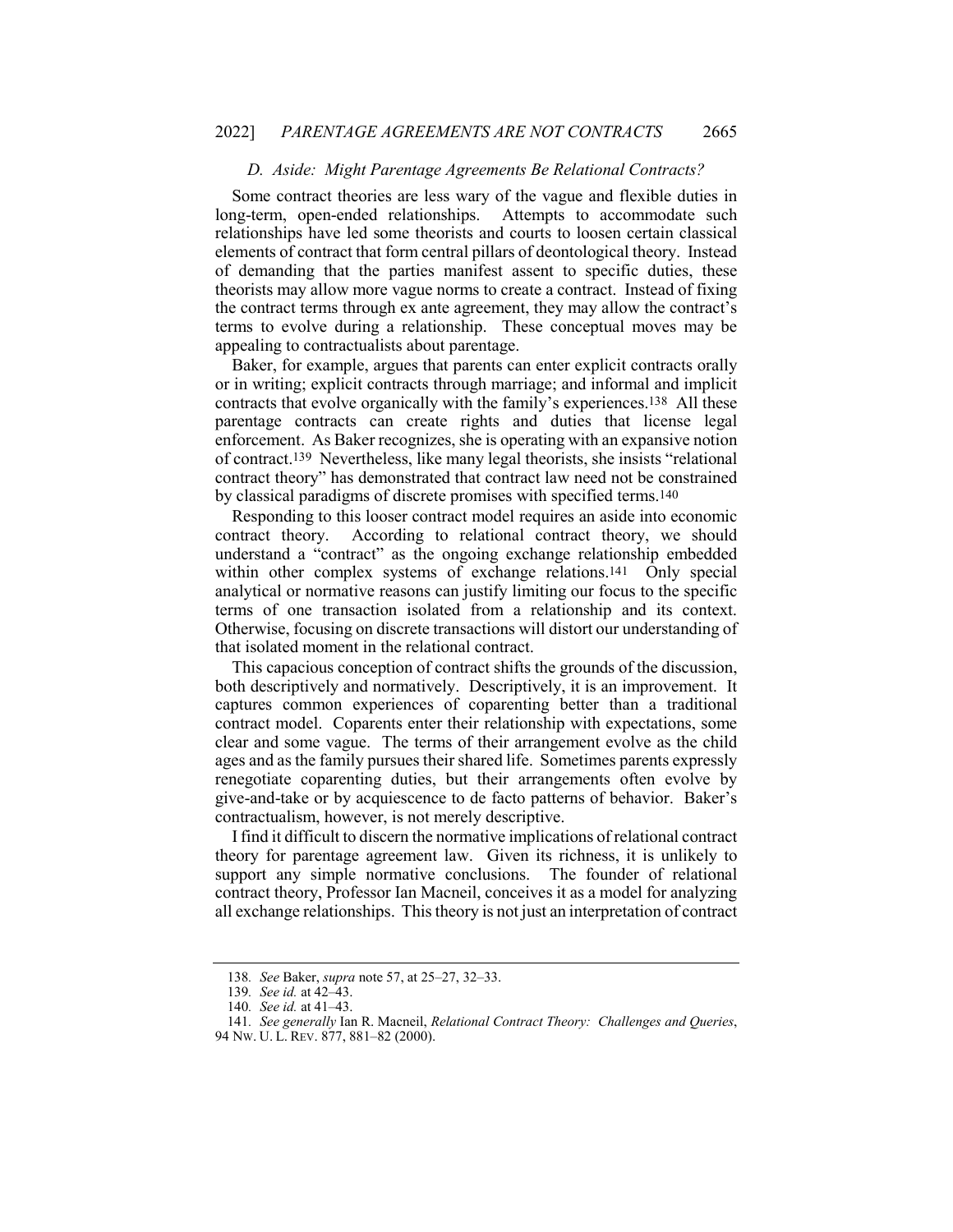law, much less a justification for enforcing all relational norms.142 Nevertheless, legal theorists deployed the theory to evaluate which doctrines facilitate the norms, attitudes, and behaviors likely to serve the parties' cooperative ends.143 When operating in this quasi-normative key, legal theorists tend to adopt consequentialist and welfarist moral perspectives. A central question in their research agenda is which relational norms can be supported effectively by law and which tend to be undermined by formal legal procedures and coercive enforcement.144

The fact that parties consent to certain relational norms at a point in time is never sufficient to justify enforcement. Sometimes parties find it more efficient to treat the terms of an exchange as provisional, or even to leave those terms unspecified so that they can adapt to new circumstances and information. Even if parties can fix ex ante terms, sometimes relationships rely on motives of reciprocity that may get "crowded out" by the blunt incentive of legal coercion.145 In such cases, the law has several options. Sometimes law should stay its hand entirely. Parties can rely instead on social enforcement and interpersonal strategies to maintain trust and insure against defection and breakdown. The law may still police the parties' behavior by insisting on duties of loyalty or good faith. Other legal tools permit vagueness or flexibility while constraining parties' substantive discretion. One is to retain vague duties but police a minimal floor. Another is a reasonableness norm. Reasonableness standards allow the norms to evolve with context, while still empowering judges to settle disputes using substantive ex post judgments. The law should decide which terms are enforceable and how, based on whether it encourages parties to enter efficient exchange relationships and to invest in those relationships efficiently.

Accordingly, relational contract law is unlikely to support a blunt rule of thumb that parentage agreements should be enforceable according to their terms simply because the parties consented expressly or implicitly. Instead, the question is: what type of legal enforcement of formal and informal caregiving norms will encourage adults to enter and sustain caregiving relationships that will increase the welfare of the parents, the child, and other family members? An abstract analogy to classical contracts cannot answer this question. It requires context-sensitive investigation into the interests of adults and children, both at the initiation of the relationship and as it evolves. It must consider interpersonal strategies that parents have to sustain trust and cooperation, as well as social norms around parenting that can reinforce—or hinder—these efforts.

Unfortunately, I have not found anyone who has developed detailed models of the many contexts in which adults enter these parentage

<sup>142</sup>*. See id.*

<sup>143</sup>*. See, e.g.*, Elizabeth S. Scott & Robert E. Scott, *Marriage as Relational Contract*, 84 VA. L. REV. 1225, 1306 (1998).

<sup>144</sup>*. See generally* Robert E. Scott, *A Theory of Self-Enforcing Indefinite Agreements*, 103 COLUM. L. REV. 1641, 1643 (2003).

<sup>145</sup>*. Id.* at 1689–90.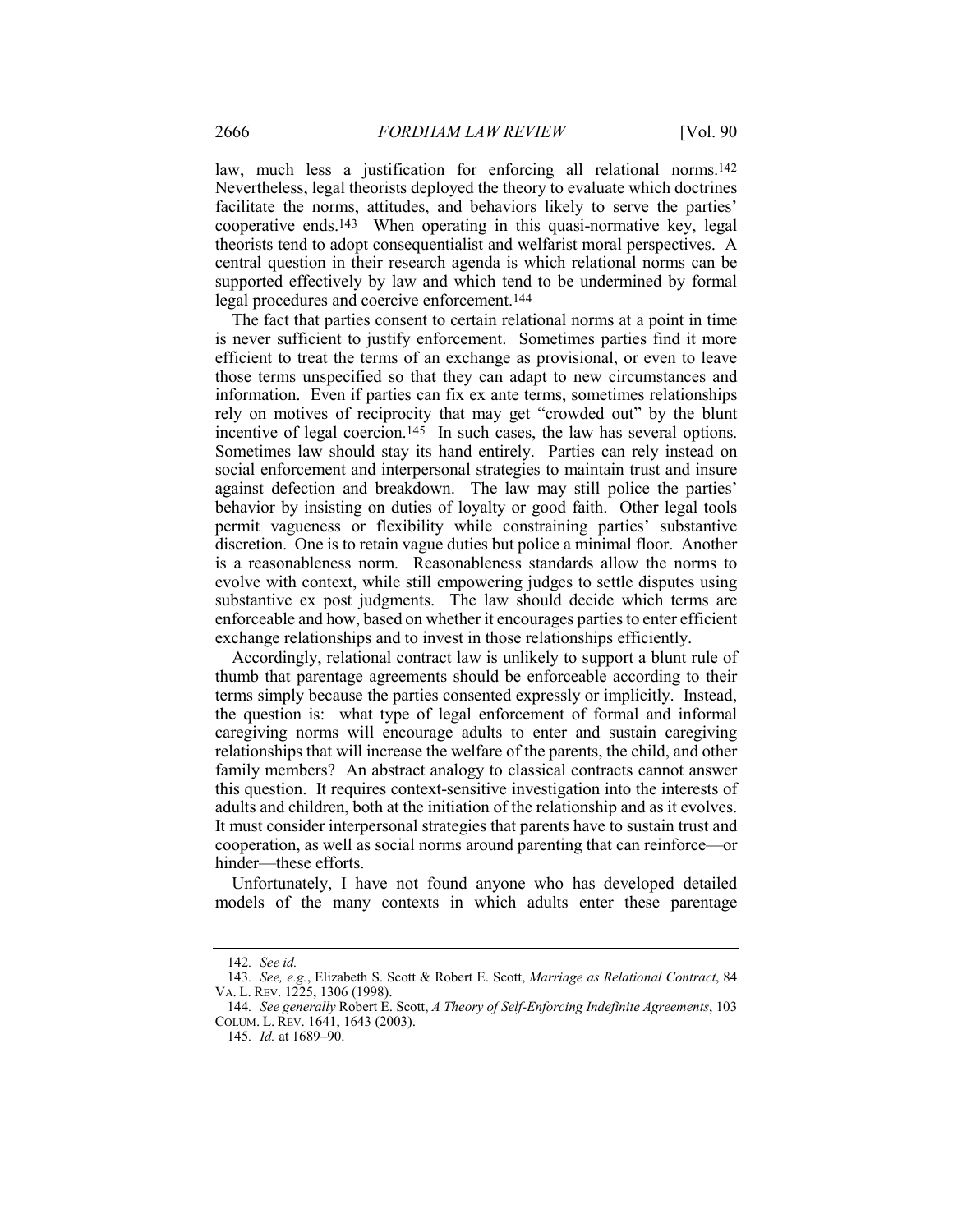agreements. Professors Elizabeth Scott and Robert Scott have used relational contract theory to develop a fiduciary model of parenthood, but to my knowledge, they have not applied the model to parentage agreements.146 In subsequent work, I intend to engage this question directly by developing models of the distinct circumstances in which parentage agreements arise. For purposes of this Essay, I think it is sufficient to say that a detailed relational model of parentage agreements is unlikely to yield a simple conclusion that formal or informal parentage agreements should enjoy a presumption of legal enforceability remotely similar to classical legal contracts.

### *E. Contracts Create Bilateral Rights and Duties*

The different role that autonomy plays in contract and parentage agreements also helps explain another difference in the structure of the resulting duties. In a contract, the exchange of promises alters the parties' rights and duties to one another. Contracts create private, bilateral relations between the parties to the contract. A promisor owes a duty *to the promisee*. She incurred it because she exercised authority over her own duties by making the promise to the promisee, not because fulfilling this promise makes the world a better place. The promisee has a correlative claim on the promisor. She also acquires two legal powers over the promisor's duty: a power to waive the promisor's duty and a power to sue if the promisor breaches the contract. The promisee acquires her claim and powers because she exercised her moral power over her life by accepting the promise.

Parentage agreements have none of these features. Parentage agreements purport to create rights and duties with respect to a third party: the child. Once the agreement is final, neither party obtains the power to waive the other's performance later. Parental duties are owed to the child, and the adults remain parents until a judicial order terminates their status. Moreover, neither party ever sues for rights under the agreement. In case of separation, they would sue for custody as parents. A parent can sue for child support, but the right to support belongs to the child.147 Of course, I am not denying that parents make reciprocal commitments.148 Those commitments, however, justify horizontal duties running between the parents, not the vertical duties running between the parents and the child. Promissory morality and its legal kin do not empower adults to create duties to a child by making promises to one another, much less give the adults a power to confer rights over the child. The child is not a party to these promises. Some distinct source of moral authority—beyond contractual ideas grounded in promises

<sup>146</sup>*.* Elizabeth S. Scott & Robert E. Scott, *Parents as Fiduciaries*, 81 VA. L. REV. 2401, 2433–36 (1995). Elizabeth Scott evaluated the politics of evolving surrogacy laws in *Surrogacy and the Politics of Commodification*, 72 LAW & CONTEMP. PROBS. 109 (2009).

<sup>147.</sup> Varner v. Varner, 588 So. 2d 428, 432 (Miss. 1991).

<sup>148</sup>*. See, e.g.*, MERLE H.WEINER, APARENT-PARTNER STATUS FOR AMERICAN FAMILY LAW 169–79 (2015) (arguing constructive consent justifies horizontal coparenting duties).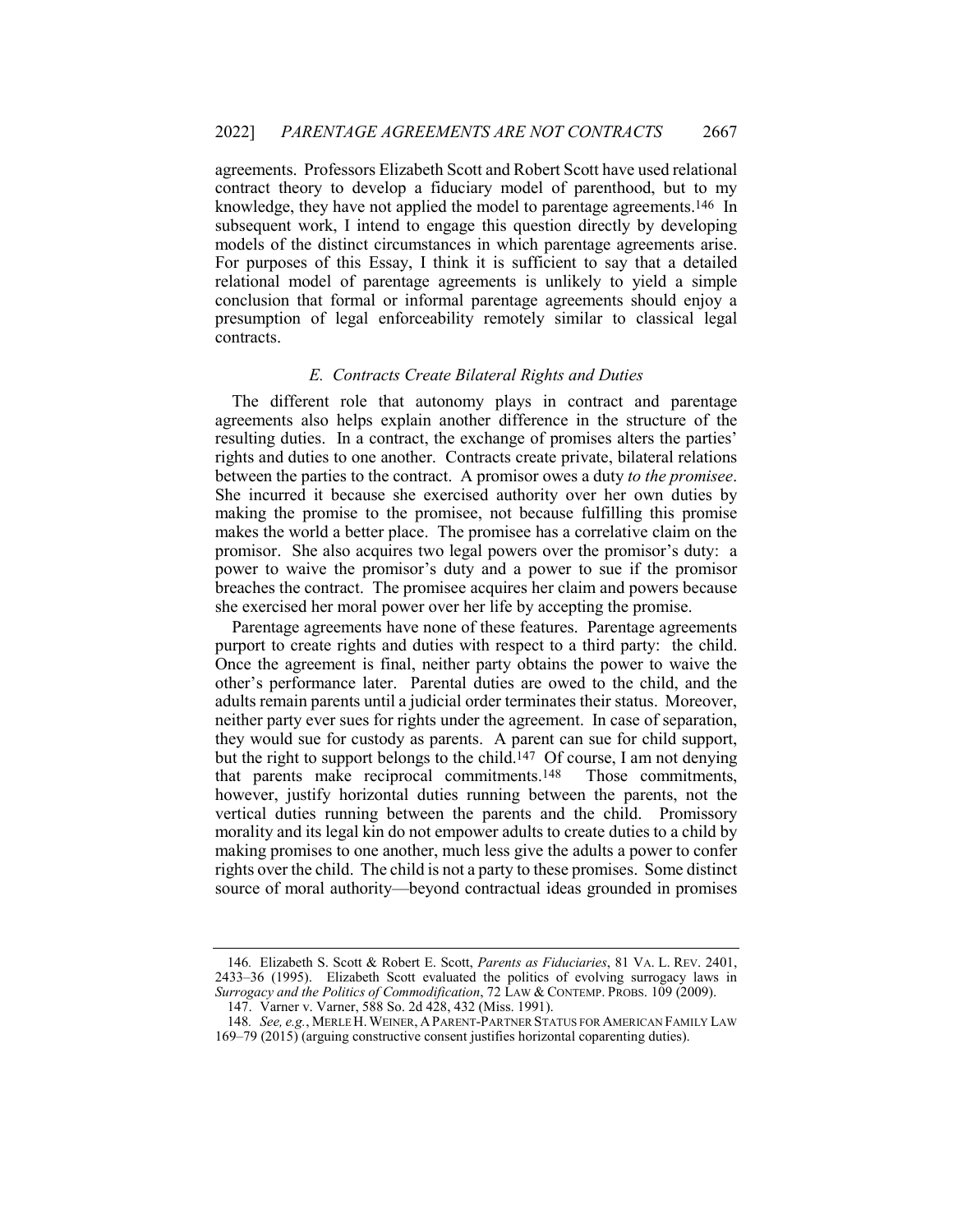or consent—is necessary before an agreement between adults can alter rights and duties regarding the child.

Another way to see this problem is to ask: whom has a prospective parent *wronged* if she breaks her promise to be a parent? Consider the following hypothetical. A single woman, Ann, undergoes IVF expecting to raise the child independently.149 Soon afterward, she meets Betty and they fall in love. During the pregnancy, Betty promises Ann that she will coparent the child, and Ann accepts. Unfortunately, Betty panics on the day of the birth and moves out.

Betty has wronged Ann by breaking her promise, but has she also violated a duty that she owed to the newborn? I do not see how. When Betty made her promise, the child was a mere fetus, incapable of accepting the promise or developing an expectation of future care or financial support. The child's life might improve if Betty provides this assistance, but many other adults could help equally despite making no promises. Promissory morality does not empower two adults to create duties to a child by making promises to one another.

Nor does it empower adults to confer rights on the child. Suppose instead that Ann had decided she wanted to be a single parent and asked Betty to leave. Has Ann violated the child's right to be parented by Betty? Again, I do not see how. Ann was at liberty to make whatever parenting arrangements she preferred. She would have done nothing wrong if she had politely rejected Betty's promise or if she had chosen to break off their relationship entirely. I do not see why Ann's acceptance of Betty's promise gives the child a claim against Ann's later interference with Betty's caregiving.

One might object that this reflects an unduly narrow model of contract law. Contract law has long recognized third-party beneficiary contracts. If Cleo promises Dru that she will build a house for Eli, and both Cleo and Dru intend the promise to benefit Eli, then Eli can sue Cleo to enforce the promise.150 According to the *Restatement (Second) of Contracts*, "A promise in a contract creates a duty in the promisor to any intended beneficiary to perform the promise, and the intended beneficiary may enforce the duty."151 Similarly, one might think of a child as a beneficiary of the parents' promises. Ann and Betty promise one another that they will coparent, and they intend their promises to benefit the child, so Betty has a duty to the child.

Parentage agreements have another intriguing similarity to third-party beneficiary contracts. A promisor and promisee can agree to modify the third-party beneficiary contract or even release the promisor until the third party relies on the contract to his detriment.152 This suggests an explanation

<sup>149.</sup> I frame the timing in this manner because if Ann underwent IVF relying on Betty's promises of support, then Betty's voluntary action was a cause of the child's existence, in which case Betty does have a causal duty to ensure the child receives adequate care and support. *See* People v. Sorensen, 437 P.2d 495, 499 (Cal. 1968).

<sup>150</sup>*. See, e.g.*, *Donee, Creditor, Intended, and Incidental Beneficiaries, Generally*, 13 WILLISTON ON CONTRACTS § 37:7 (4th ed. 2021).

<sup>151</sup>*. See* RESTATEMENT (SECOND) OF CONTS. § 304 (AM. L. INST. 1981).

<sup>152</sup>*. See id.* § 311.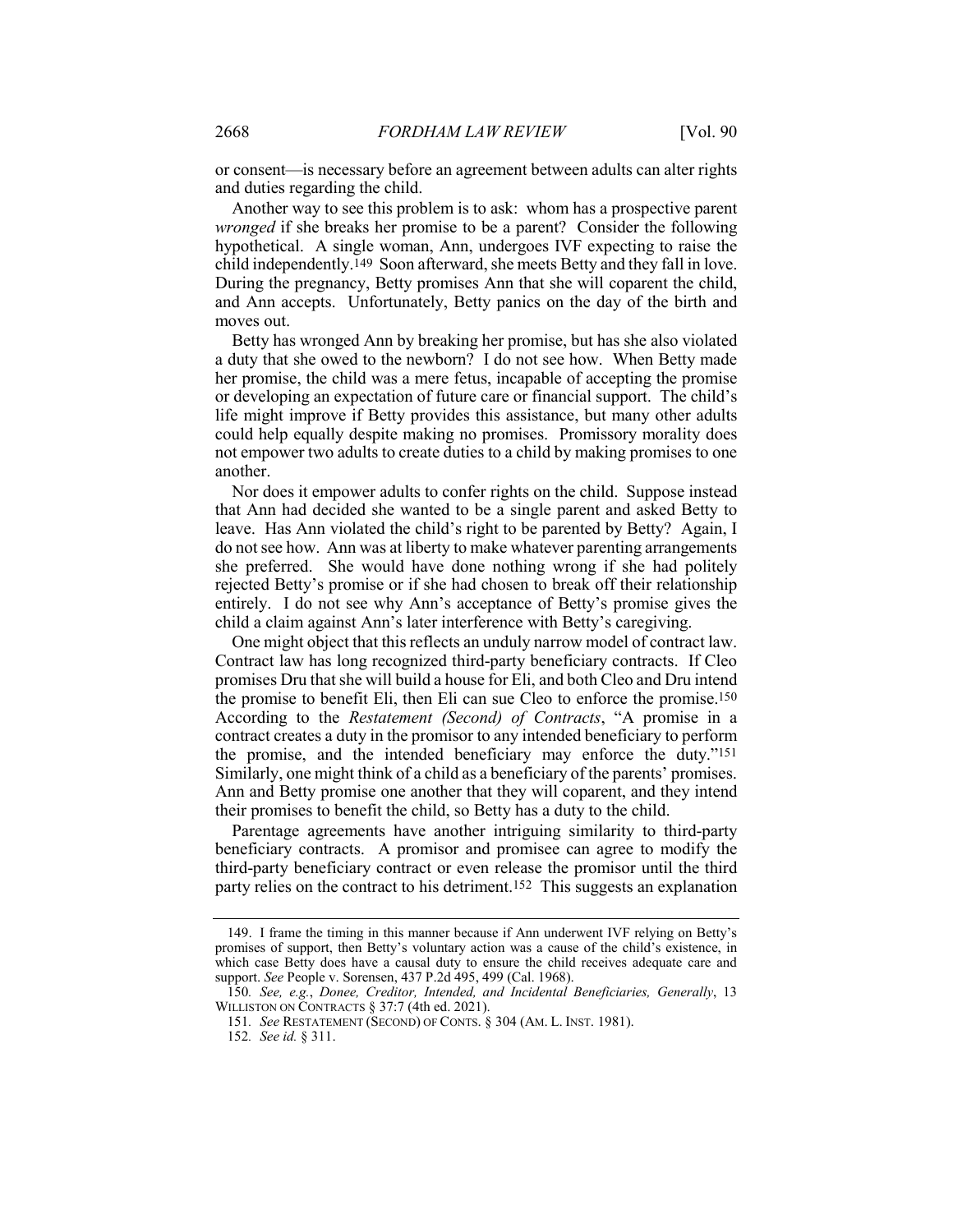for why Ann and Betty can back out. Their agreement creates horizontal promissory duties, but the child does not acquire her own claims until she develops relational bonds in reliance on their promises. When the child is a few days old without relational ties, Betty still has no duty to the child to remain a parent, and Ann has no duty to allow it.

While intriguing, this third-party wrinkle cannot resurrect the contract analogy. The third-party beneficiary model fails to explain parental rights or parental duties adequately. First, the model is insufficient to explain how nonbiological parents acquire rights. A contract between two people cannot confer rights over a third. Contract theory assumes that each person has authority over their duties and leverages that moral power to enable them to give another person a limited authority over their lives.153 It would undermine this basic structure if two people could enter an agreement that gave them authority over a third. Cleo can promise to help Eli, and Dru can promise to pay Cleo for helping Eli, but Dru has no power to promise that Eli will accept Cleo's help. Dru cannot wield this kind of inherent authority over Eli's liberty. This paradox is the central challenge to parentage law. Two adults cannot—through a normative power grounded in their authority over their own lives—give themselves rights over the child.

Of course, parties might have other sources of moral and legal authority independent of the third-party contract. If Dru were Eli's employer, for example, then Dru would have the authority to direct Eli to accept Cleo's assistance. Similarly, parentage agreement law presumes one adult has a power over the child's rights. Preconception agreements, surrogacy agreements, and VAPs all assume that a biological parent (typically the gestational parent) has the authority to share parenthood with a nonbiological parent. Whatever principles justify biological parents' power to share parental rights will be fundamentally different from the autonomy principles that justify contracting parties' authority to create new rights, whether in ordinary or in third-party beneficiary contracts.154

Second, the third-party beneficiary model is inadequate to capture the nonbiological parent's duty to the child. The *Restatement (Second) of Contracts* conflates the claim that a third party can sue to enforce a contract with the claim that *the contract* creates a duty from the promisor to the third party.155 On the contrary, the law often allows individuals to sue to enforce duties not owed to them directly. If a third party's right to sue does not rest on a contractual duty, where does it come from? Stephen Smith has argued persuasively that conventional wisdom misunderstands the relation between

<sup>153</sup>*. See supra* Part I.C; *see also* ARTHUR RIPSTEIN, FORCE AND FREEDOM 127 (2009).

<sup>154.</sup> Baker, who treats parentage contracts as consensual transfers of parental entitlements, recognizes the initial assignment cannot rest on contract, so she instead concludes it will "emanate" from gestational labor. *See* Baker, *supra* note 57, at 45–47. It is not sufficient, however, to fix an initial allocation and assume entitlements can be transferred via consent. The basis of the initial allocation (the gestational theory of parentage) must justify a private power to transfer parental entitlements, or at least be shown consistent with the autonomy justifications for contractual transfers.

<sup>155</sup>*. See* RESTATEMENT (SECOND) OF CONTS. § 304.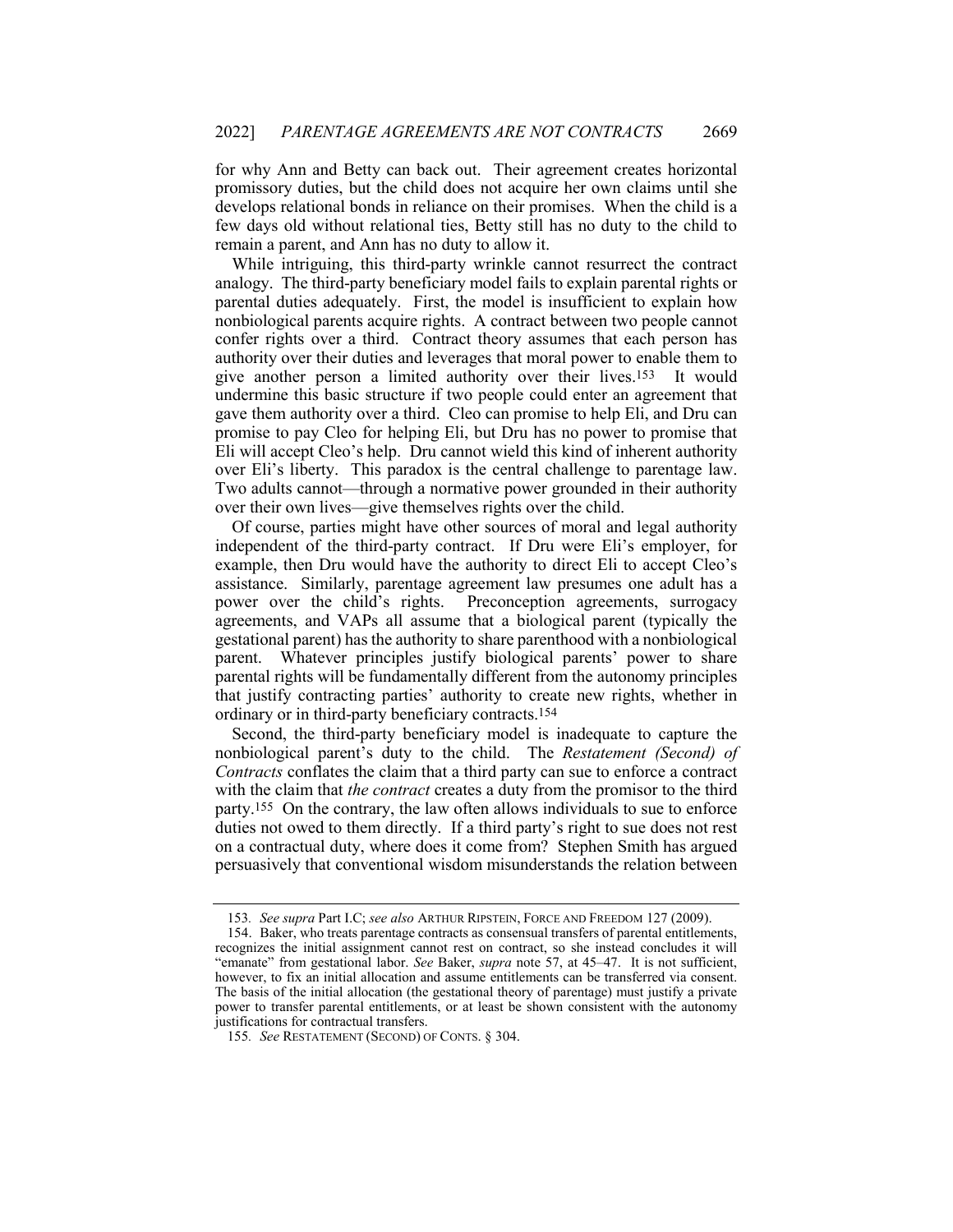a promisor and a third-party beneficiary.156 To clarify the justification for allowing a third party to sue, compare the following three scenarios.

First, imagine Eli refuses Cleo's help to build the house. If Cleo's promise created a duty to Eli, this release would end Cleo's duties. Nevertheless, as a matter of promissory morality, Cleo may still have a duty to Dru to find other ways to help Eli. Maybe they should try again to convince Eli to accept help, or maybe they should find a less intrusive way to help. Second, imagine instead that before Eli hears about the promise, Dru directs Cleo not to build the house. Dru's release eliminates Cleo's reason to help Eli, which arose only from the promise to Dru. If Eli later finds out about the promise, they just missed out on potential good fortune. Last, imagine instead that Eli hears Cleo and Dru enter their contract, and Eli immediately buys land to build the house. Perhaps Dru now has a duty not to exercise their power to release Cleo, and perhaps Cleo has some responsibility to complete the project. These duties *to Eli* seem to arise not from the promise, but from potential harm caused by reliance.

Together, the scenarios suggest that the duty to the third party does not arise from the contractual promise itself. Instead, it is a duty to prevent harm caused by reliance on the promise, more akin to promissory estoppel.157 The contractual and tort duties are easy to conflate because once the third party relies on the promised performance, the terms of the promise help determine what counts as the reasonable reliance that fixes the moral baseline and determines what counts as harm to the third party.

What does this mean for parentage? There are interesting parallels. If not for the agreement, the nonbiological parent would have no liberty to raise the child, and the child would never come to depend on the nonbiological parent for a parental relationship. This suggests the duty of the nonbiological parent is not promissory; instead, it is grounded in need caused by the adult promises. There is, however, a substantial difference. Unlike a third-party beneficiary, the child does not rely on *the specific terms* of the adults' agreement. The child relies on the adults for parental care, as the community understands this role. In our society, children can flourish only if their custodial caregivers provide consistent, loving care and support. This social expectation, not the terms of the adults' agreement, fixes the moral baseline that determines what counts as harm to the child. An agreement may be necessary to explain how the nonbiological parent had permission to perform caregiving, but horizontal relations that explain this permission as between the adults cannot ground vertical duties to the child. More accurately, the agreement provides the occasion for the law to impose public parental duties on both adults.

157*. See id.* at 655.

<sup>156</sup>*. See* Stephen A. Smith, *Contracts for the Benefit of Third Parties: In Defence of the Third-Party Rule*, 17 OXFORD J. LEGAL STUD. 643, 648 (1997).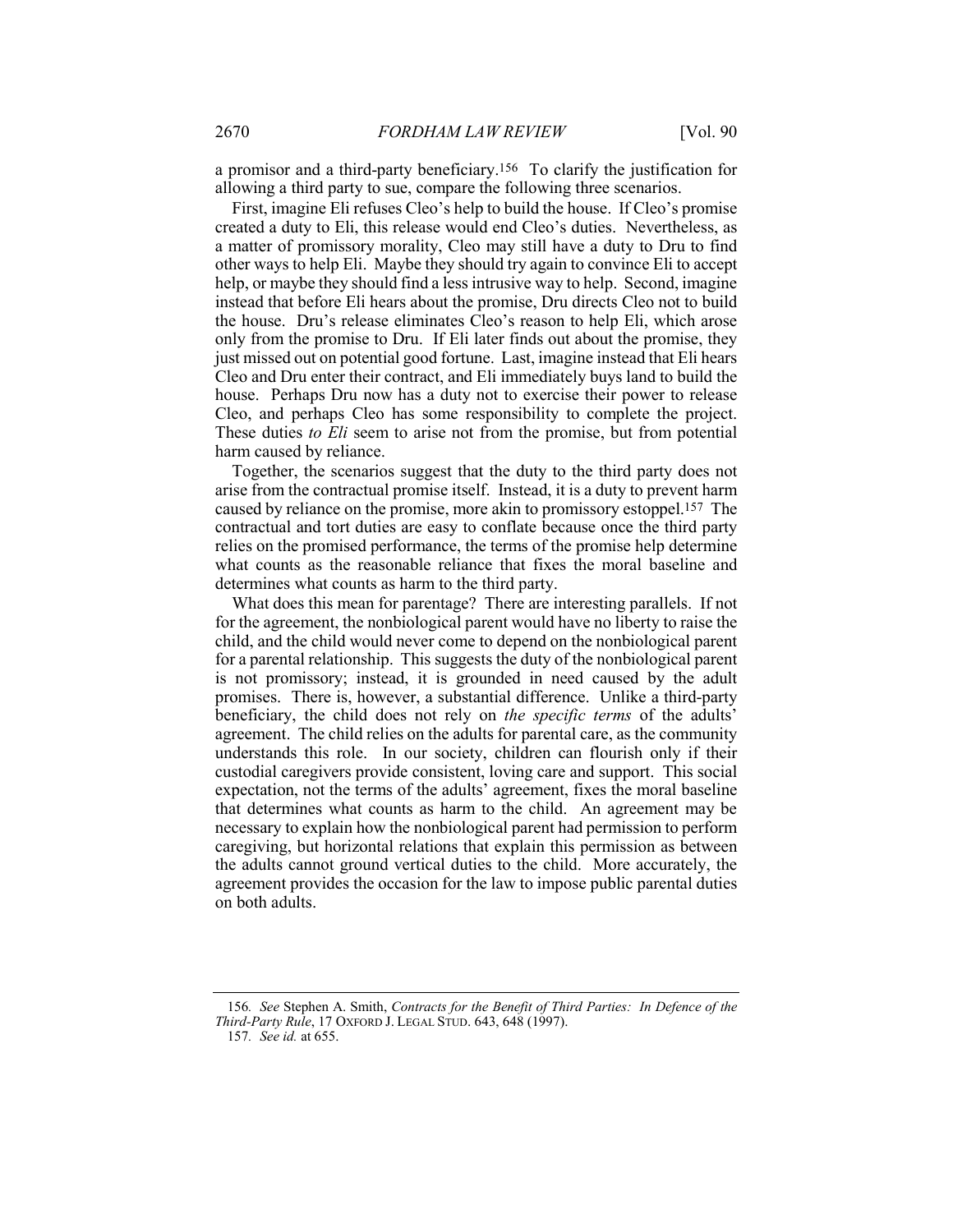# *F. Contract Law Ensures Entitlements Through an Expectation Remedy for Breach*

The final—and perhaps largest—divide between parentage agreements and contracts concerns how law protects the rights that emerge from an exchange, agreement, or contract.

The nature of a substantive right can be reflected in the remedies that ensure it, and contract law has a distinct remedial structure. In moral contract theory, a primary function of law is to ensure a promisee's right. A promisee can sue to enforce a promise only if the promisor breaches the contract or declares an intention to do so.158 After a breach, how the relationship proceeds depends on the significance of the breach and the choice of the aggrieved party. When a breach is "relatively minor," parties must complete performance and the aggrieved party can sue for damages. For a "material" breach going to the essence of the contract, the aggrieved party may choose to suspend performance and sue immediately. Moreover, as civil recourse theorists emphasize, a breach does not justify compensatory public fines; instead, a breach gives the promisee the power to bring suit—the promisee may choose to exercise the power or to release the promisor.159 This reflects the promisee's ongoing power over the entitlement transferred in the contract.160 Finally, if the plaintiff's suit is successful, the typical remedy is expectation damages designed to make a promisee indifferent, as much as possible, between performance and legal remedy.161

Parentage agreement law has no similar concerns. Courts do not ask which parent breached their parentage agreement to care for the child, much less whether the breach was material. Noncustodial parents must pay child support, but it is not a compensatory duty triggered by a breach. They must pay support even if they were an ideal parent and lost custody through no fault of their own, such as if the other parent relocated. Moreover, a parent's duty to care for and support the child is not conditioned on reciprocity of performance. A noncustodial parent owes child support even if the custodial parent or the child refuses to participate in parenting time.162 Child support differs in other ways from private law rights of a promisee. Children cannot waive their rights, releasing a parent from obligations.<sup>163</sup> The law also imposes an affirmative duty to pay child support, which executive officials enforce and which failure to pay may be a crime.164

163*. See* Berryhill v. Rhodes, 21 S.W.3d 188, 191 (Tenn. 2000).

<sup>158</sup>*. See Degree of Breach; "Material Breach" or "Total Breach*,*"* 23 WILLISTON ON CONTRACTS § 63:3 (4th ed. 2021).

<sup>159.</sup> Paul MacMahon, *Contract Law's Transferability Bias*, 95 IND. L.J. 485, 497 (2020). 160*. See* Curtis Bridgeman, *Civil Recourse or Civil Powers?*, 39 FLA. ST. U. L. REV. 1, 14

<sup>(2011).</sup>

<sup>161</sup>*. See Compensation as Basic Principle of Damages*, 23 WILLISTON ON CONTRACTS § 64:1.

<sup>162</sup>*. See* Hester v. Hester, 663 P.2d 727, 729 (Okla. 1983).

<sup>164</sup>*. See* Nathan B. Oman, *Why There Is No Duty to Pay Damages: Powers, Duties, and Private Law*, 39 FLA. ST. U. L. REV. 137, 153 (2011).